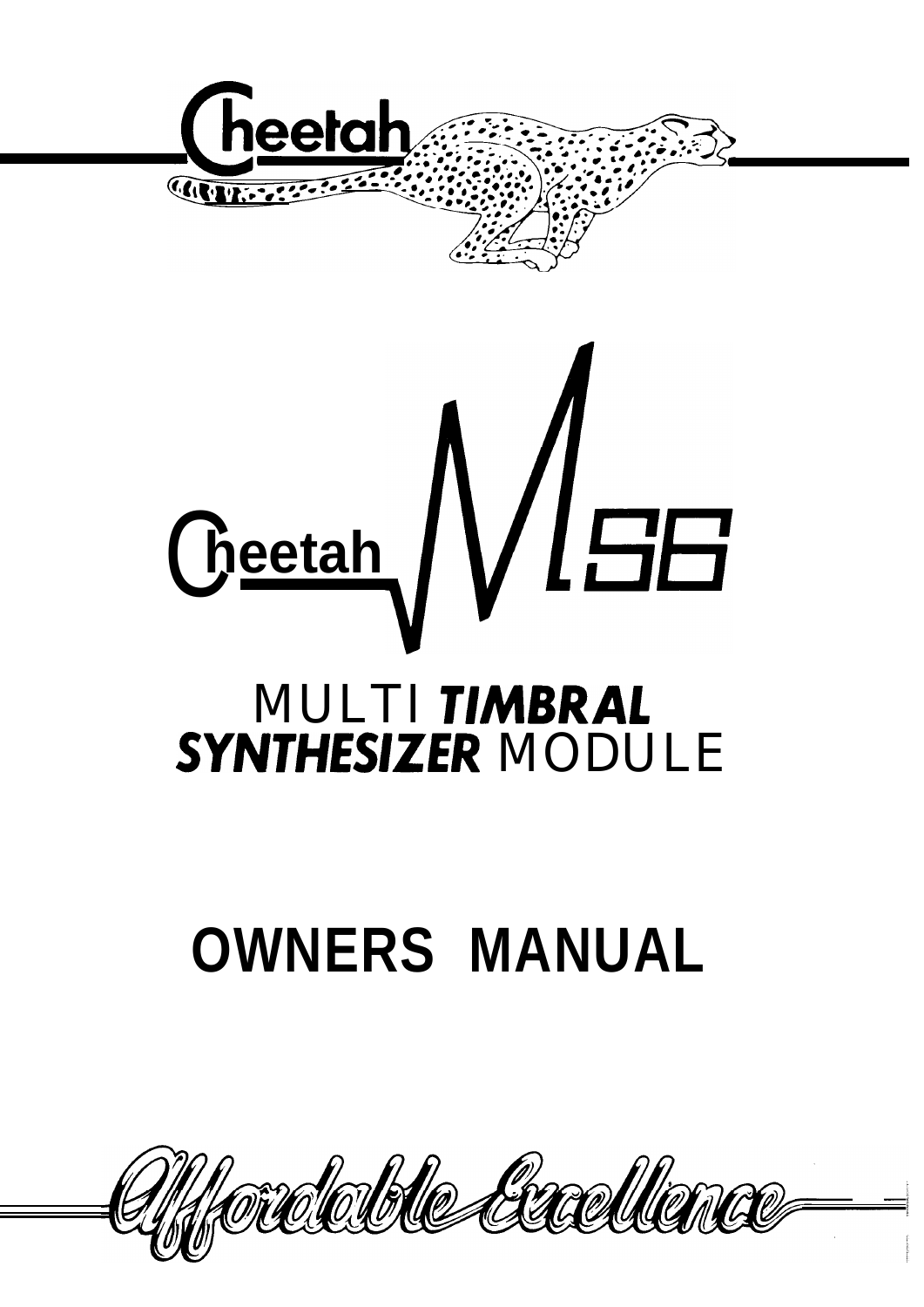### CHEETAH MS6 MULTI TIMBRAL SYNTHESIZER MODULE.

### **OWNERS MANUAL.**

Thank you for choosing the CHEETAH MS6 MULTI TIMBRAL SYNTHESIZER MODULE.

The MS6 uses traditional sound generation tchniques combined with state of the art technology to bring you sounds with a richness and depth rarely found in most synthesizers today.

Sounds are created using parameters which should be familiar to the vast majority of synthesizer users, and are therefore easier to use than some other methods of synthesizer programming.

To assure you that your MS6 will give you many years of enjoyment, please be sure to read this owners manual carefully before attempting to operate it.

### FEATURES

- \* Multi-timbral any voice assignable to any one of 16 MIDI channels
- \* 320 ROM sounds
- \* 96 Non-volatile RAM sounds
- \* 64 User programmable performance memories
- \* Dual DC0 per voice
- \* Six voice polyphonic
- \* Velocity Sensitive
- \* Aftertouch (pressure) sensitive
- \* Dual ENV per voice
- \* Six 24 dB / octave VCF's
- \* Direct access patch change buttons
- \* Fully programmable from the front panel
- \* LED display
- \* MIDI IN, OUT & THRU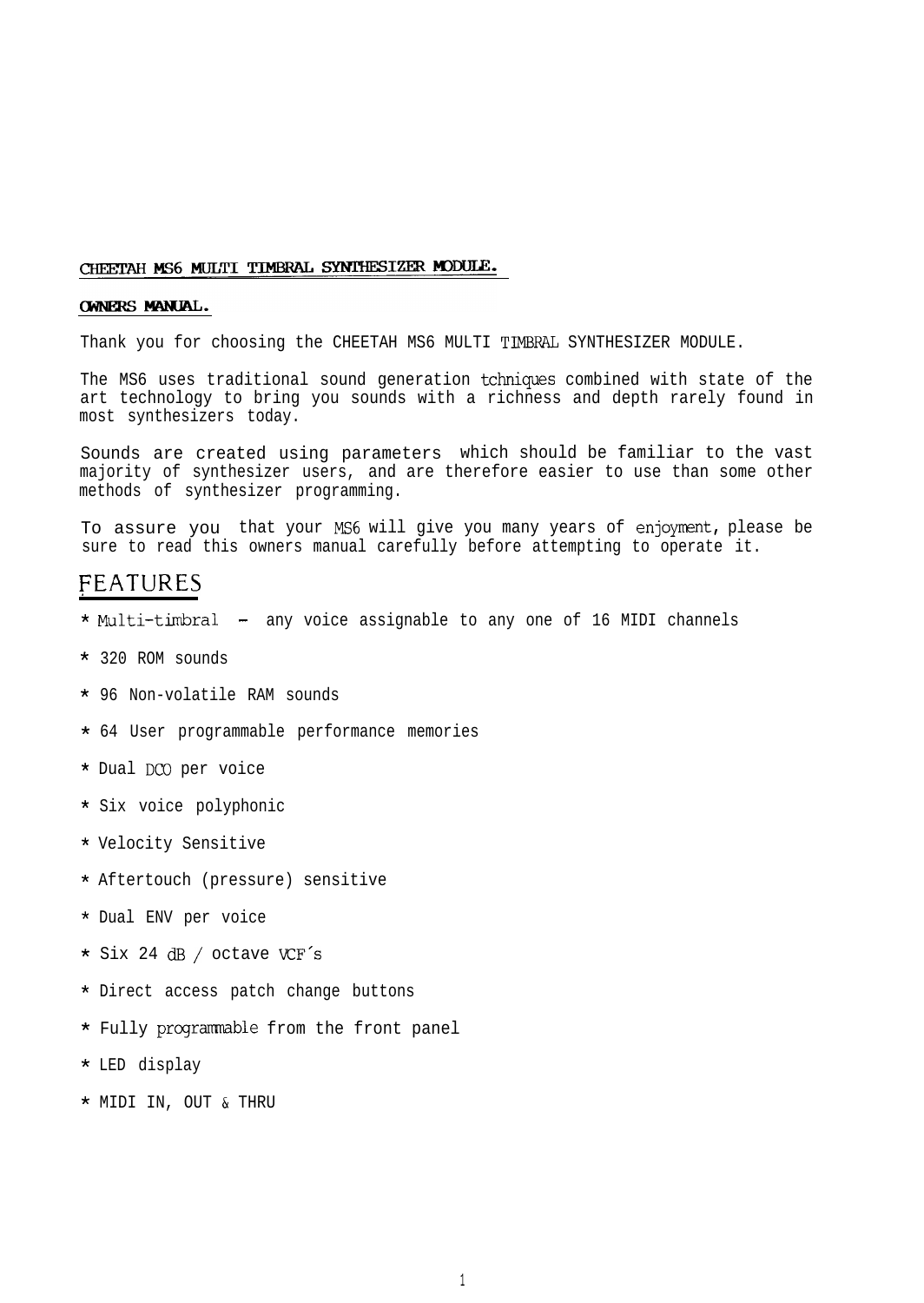## CONTENTS

|                                         | Page |
|-----------------------------------------|------|
| FEATURES                                |      |
| GETTING STARTED                         | 3    |
| OPERATING THE MS6                       | 3    |
| CHANGING PROGRAM                        | 4    |
| CHANGING BANK                           | 4    |
| EDITING THE SOUNDS                      | 6    |
| TO CHANGE THE MIDI RECEIVE CHANNEL      | 7    |
| TO CHANGE THE MASTER TUNING             | 7    |
| PROGRAMMING THE MS6                     | 7    |
| WRITING A PATCH                         | 8    |
| THE TONE EDIT PARAMETERS                | 9    |
| BANK 8 -THE PERFORMANCE EDIT PARAMETERS | 24   |
| THE UTILITY EDIT PARAMETERS             | 27   |
| PATCH NUMBER CONVERSION TABLE           | 29   |
| MIDI EXCLUSIVE DATA FORMAT              | 30   |
| MS6 VOICE LIST                          | 34   |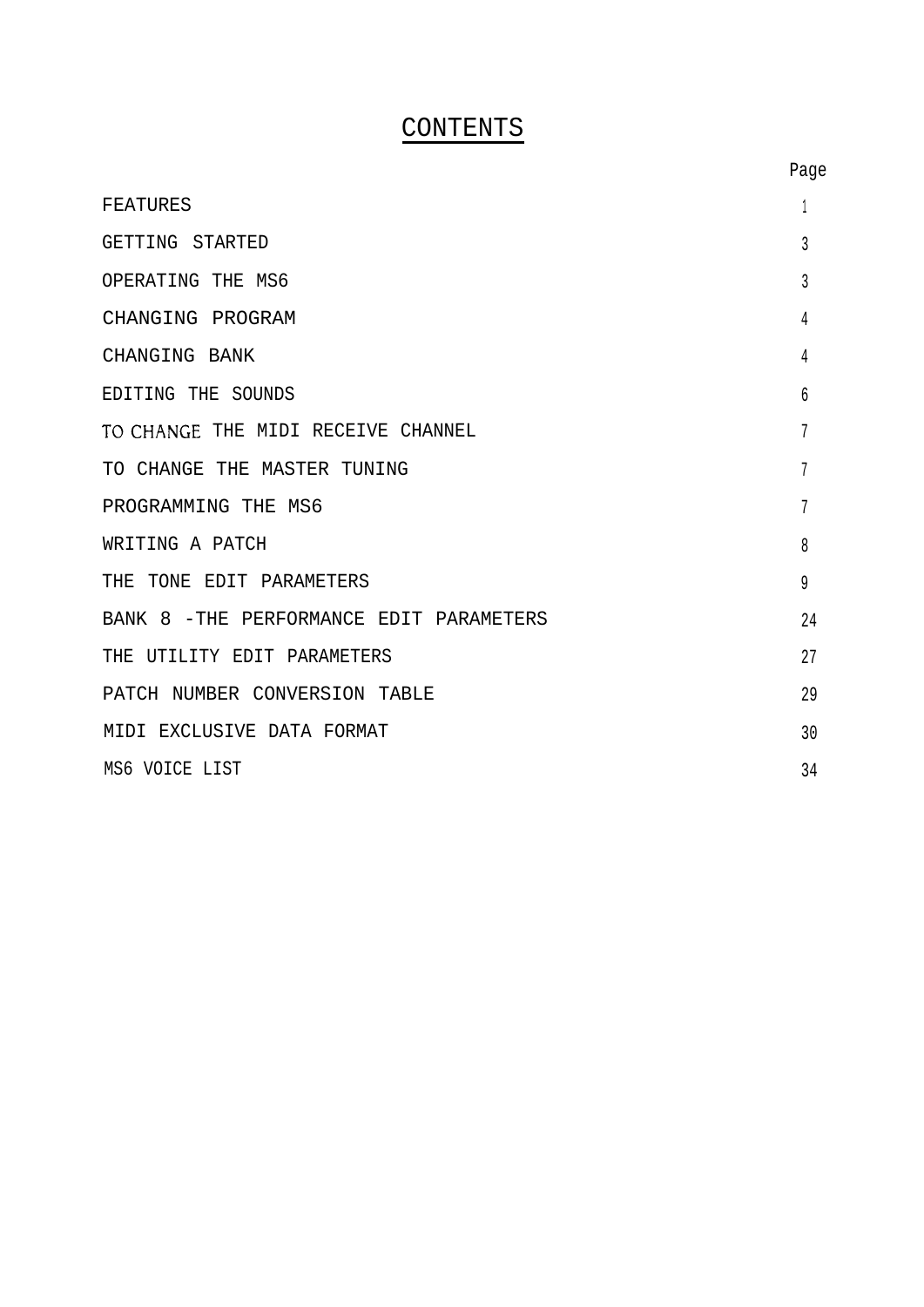### GETTING STARTED

The MS6 is a MIDI synthesizer module, which must be controlled by another MIDI device.

Any MIDI controller such as a MIDI Master keyboard, MIDI Guitar, MIDI Drum machine, MIDI Sequencer etc. will be suitable provided that it conforms to the MIDI standard.

No sound will be produced by the MS6 unless a MIDI device of scme type is connected.

Connect the MIDI IN socket on the rear of the MS6 to the MIDI OUT of your MIDI controller.

Set your MIDI controller to transmit on MIDI channel 1.

Connect the Audio out socket on the rear of the MS6 to the audio input of a suitable amplifier.

Next, insert the power connector to the mains sccket and switch on.

### OPERATING THE MS6

When power is supplied to the MS6, it automatically enters PLAY MODE, and Bank 1, Patch 11 is selected.

The Bank and Patch Number is shown on the display.

The number on the left of the display is the current Bank Number, and the one on the right is the current Patch Number.

Playing any of the notes on your controller causes sound to be produced by the MS6. The sound produced is the one shown in the LED display.

A dot in the LED display will light whenever a voice is active. If you can't hear any sound produced by the MS6, first check to see that the MS6 is getting the MIDI data, and then check your audio connections.

The MS6 is velocity sensitive, and will respond to velocity data if the patch selected is programmed to do so.

Provided that the MIDI controller can transmit velocity data, altering the velocity with which you play the MIDI controller will result in a corresponding response from the MS6.

In this way it is possible to recreate some of the dynamic capabilities of real instruments.

No effect will occur with non-velocity sensitive MIDI controllers.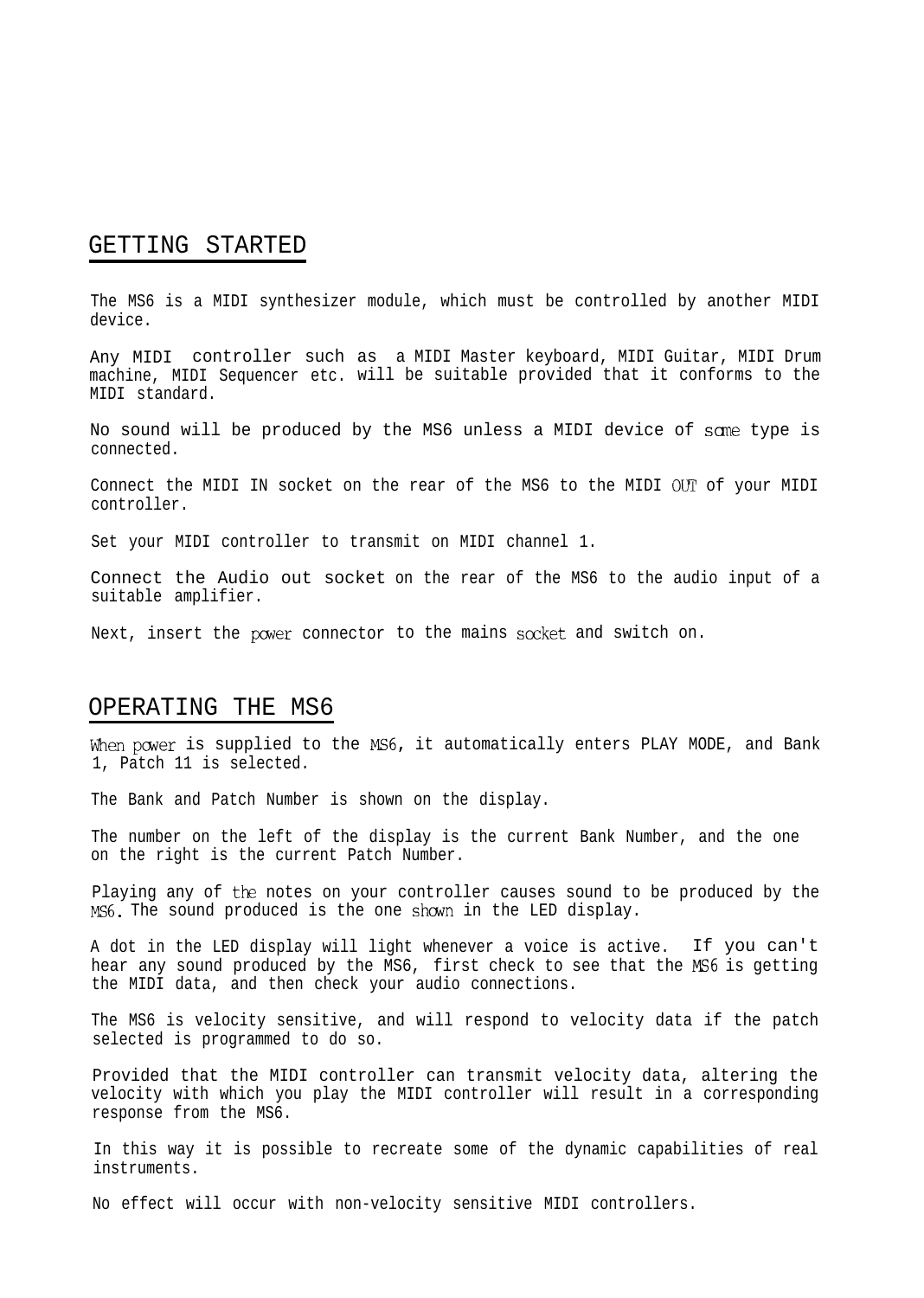### CHANGING PROGRAM

The MS6 allows recall of over 400 different patches from memory. The MS6 uses 8 banks, most consisting of sixty four Patch Numbers, numbered 11 to 88.

Some manufacturers equipment does not use this method of program identification. A Patch Number conversion table is provided at the end of this manual for ease of conversion.

To change sound, simply press any two number buttons on the front panel keypad. For example, press the 2 key and then the 4 key. The display will show 24 as the patch now playing. Any combination of numbers between 11 and 88 may be obtained.

Playing any notes on your MIDI controller will now play this sound from the MS6. Try sane other patches such as 75, 88 and 32.

### CHANGING BANK

Once you have tried all the sounds in Bank 1, you may like to hear sane other sounds in other banks.

Press the BANK / WRITE key at the bottom right of the keypad, and you will enter Bank 2.

You may now play another 64 different sounds.

Press the Bank key again, and another 64 different sounds may be accessed.

There are 8 banks in the MS6.

When in Bank 8, pressing the Bank key returns you to Bank 1

Banks 1 to 5 are each banks of 64 ROM sounds.

Banks 6 and 7 are banks of RAM sounds.

Bank 6 has 64 sounds numbered 11 to 88.

Bank 7 has 32 sounds numbered 11 to 48.

Bank 8 is a bank of 64 performance memories.

Most of the performance memories in Bank 8 will be blank for you to program your own configurations.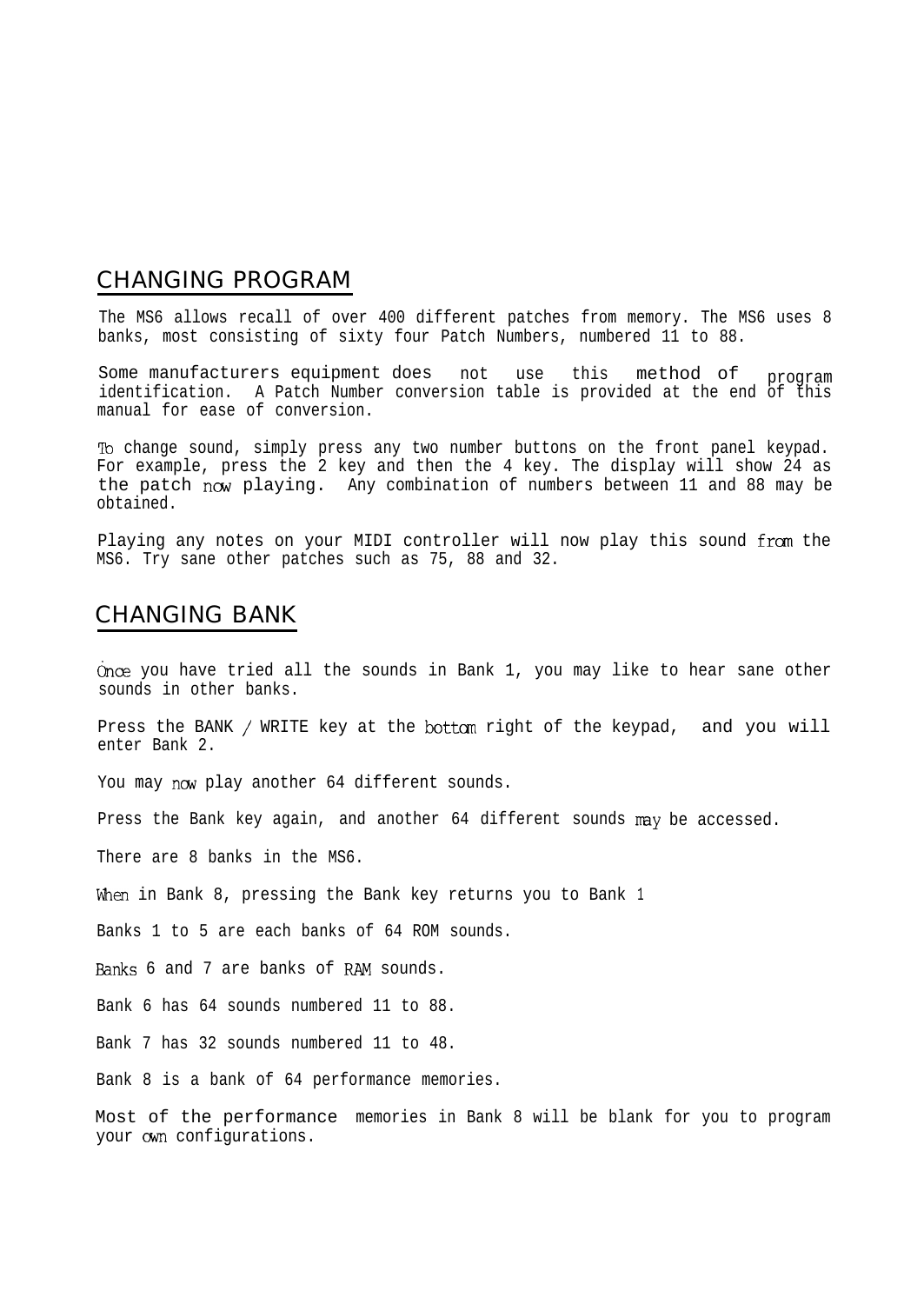Many of the Ram sounds in banks 6 and 7 will appear to be identical to each other, and to sounds in the ROM Banks 1 to 5. In most cases they will be slight variations of sounds used to program the performance memories to give a Unison detune effect. How this is done will be explained later in the manual.

You can reduce or increase the volume of the sound you have selected by pressing the VOL UP or VOL DOWN buttons on the front panel keypad. Nhile you press one of these keys, the display will show the current volume value for that sound changing.

The maximum volume value is 63 and the minimum is 0. This volume setting is only for the voice you are currently using, and will not be memorised, so selecting the same patch number again will restore the volume setting to its original value.

If you would like to store the sound at a new volume setting, that can be done in EDIT mode which will be explained shortly.

Many users will find that all the sounds you will ever require are already stored in the memory of the MS6. In that instance, you need not concern yourself with most of the rest of this manual. If however, you wish to experiment and create some sounds of your own, read on but first of all,  $try$ editing sane sounds we've already made for you.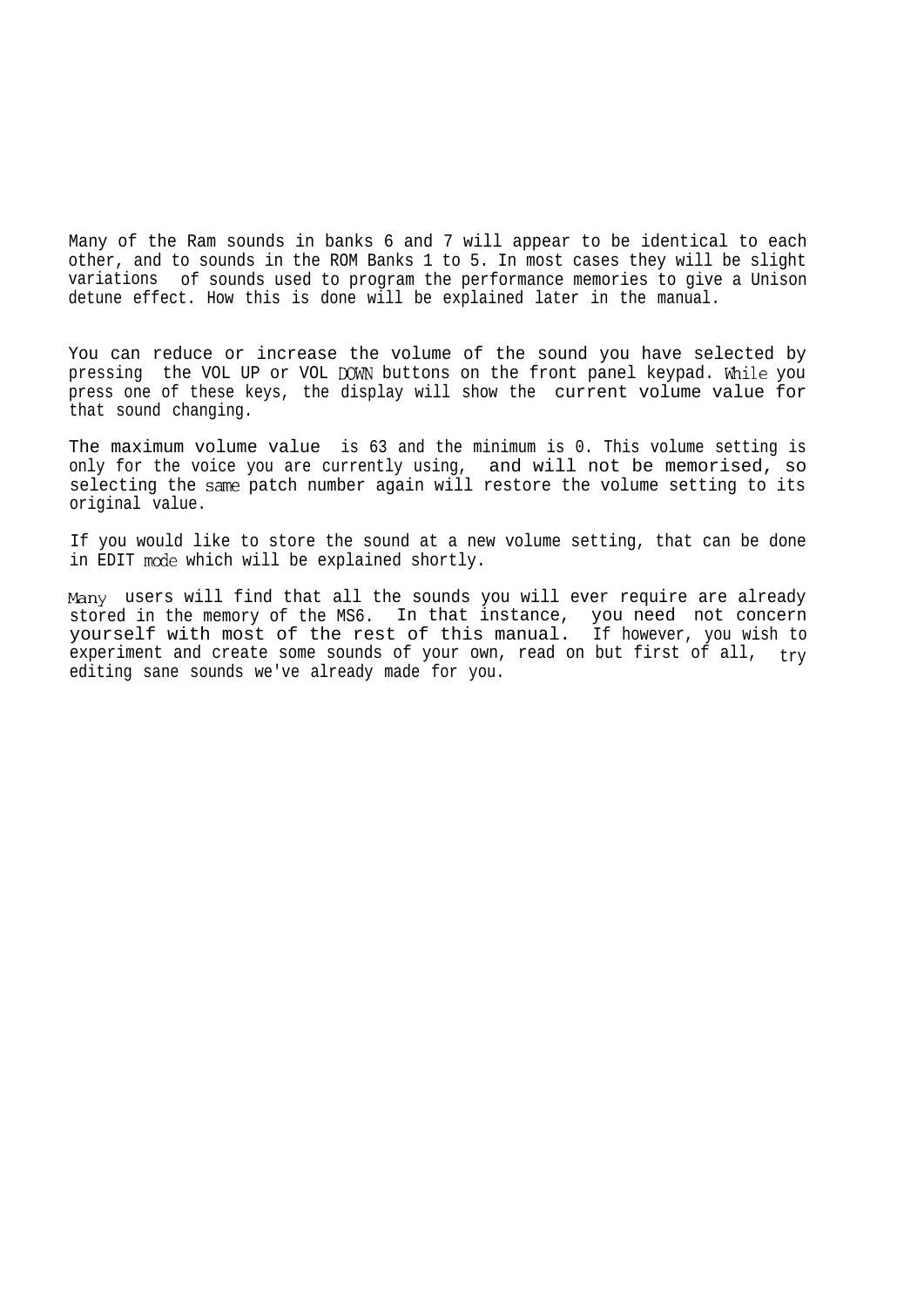### EDITING THE SOUNDS

As you can see from the top panel, the MS6 has many different parameters which may be used for creating sounds.

Changing only one of these parameters may have an enormous effect. Changing another may only have a slight effect.

The easiest way to see what the effect of these parameters are, is to edit a sound of your choice, a parameter at a time, until the function of each parameter is clear.

Select a sound you would like to edit.

Ib enter EDIT mode, press the PLAY / EDIT button at the top right of the keypad. The display will now show the parameter number on **the** left,- and the current value of that parameter on the right.

In EDIT mode, the number keys select the parameter you wish to view, and not sounds. The parameter and value displayed refers to the sound you selected before you entered EDIT mode.

**To** change the value of the parameter you have selected, press the VALUE UP or VALUE DOWN buttons. When a negative value is displayed, a dot will appear in the display next to the value reading.

You may change as many different parameters as you like, and you do not have to return to PLAY mode to hear the effect of your changing values.

Play a note on your MIDI controller and listen as the sound changes while you change values. The only time you need to enter PLAY mode is to change Bank and Patch numbers.

To return to PLAY mode, simply press the PLAY / EDIT button once more. The display now shows Bank and Patch numbers again.

The PLAY / EDIT button is used whenever you wish to switch between PLAY and EDIT modes.

In Banks 1 to 7, the parameters displayed are the Tone edit parameters, as detailed on the left of the top panel of the MS6.

In Bank 8, the parameters displayed are the Performance edit / Utility edit parameters, as detailed on the right of the top panel of the MS6.

Bank 8 is the Bank you need in order to change the MIDI receive channel, Mastertuning or load and save memory data.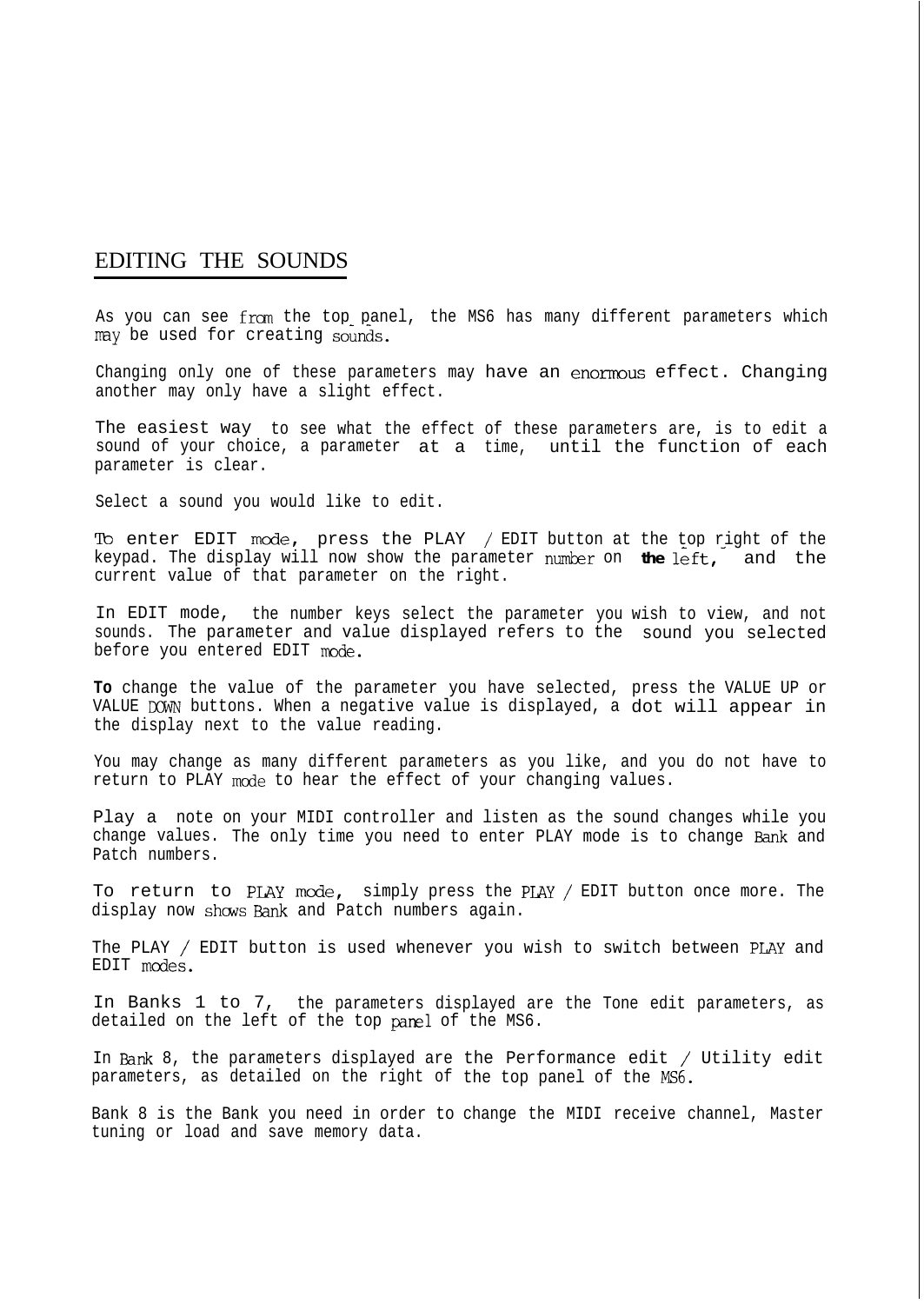### TO CHANGE THE MIDI RECEIVE CHANNEL

Select Bank 8 and then enter EDIT mode.

Select parameter 81 using the number buttons, and the Basic MIDI receive channel number is displayed as the value on the right of the display.

Use the VALUE UP or VALUE DOWN buttons to change the MIDI channel to the number you require. The default is channel 1.

Return to PLAY mode and select other sounds you wish to play.

### TO CHANGE THE MASTER TUNING

Select EDIT mode while in Bank 8.

Select parameter 84 to change the Master tuning of the MS6. The master tuning may be altered to +31 or -31 which corresponds to +93 or -93 cents. The default setting is 0.

### PROGRAMMING THE MS6

When you edited the sounds earlier, the changes were not stored, so the sound was reset to its original setting when you selected its Patch number again.

This was only temporary editing of the sounds.

To make a permanent change to a sound, you must store the modified or new sound in memory.

Banks 6 and 7 are RAM sounds and can be stored with any changes you like into their current Patch number, or another Patch number.

Sounds in Banks 1 to 5 are ROM sounds and cannot be written into.

However, sounds in Banks 1 to 5 can be copied into Banks 6 and 7 so that your changes can be memorised.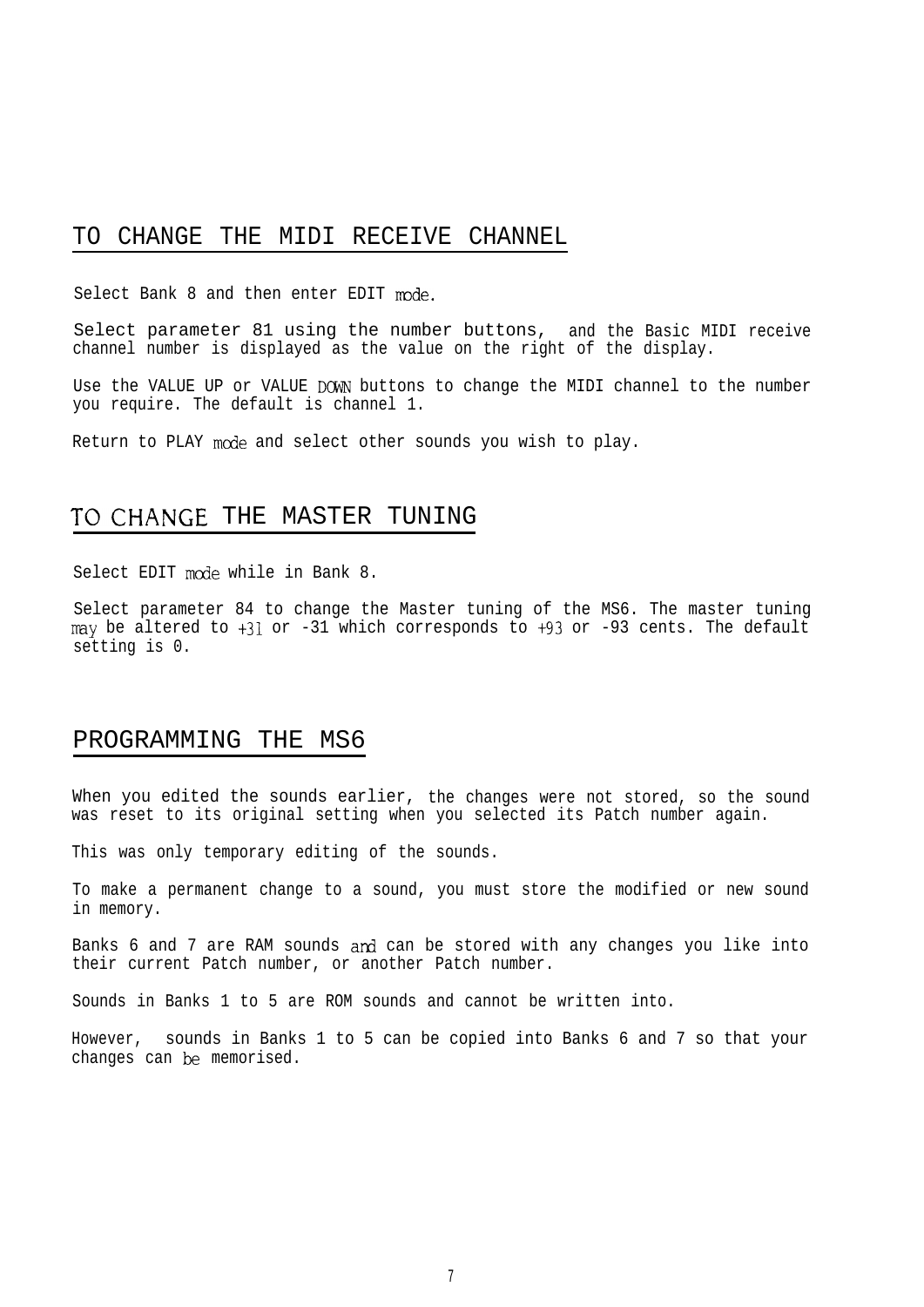## WRITING A PATCH

Edit a sour-d.

When you are satisfied with any changes, press the BANK / WRITE button.

The display clears to await the new Bank and Patch number you would like this sound to be.

This may be the same Bank and Patch number (provided you are in Banks 6 or 7), in which case, the modified sound will be stored in its current location with all the changes memorised. You may choose another Bank and Patch number, in which case the modified sound will be stored in that new location, deleting the previous sound in that other location automatically.

Enter the Bank number by pressing the corresponding number key.

Enter the Patch number by pressing the corresponding number keys.

Remember you cannot write into Banks 1 to 5. These are ROM Banks.

When you have entered the numbers, the display will flash to ask you to confirm that **the** numbers you have selected are correct.

If they are not the Bank and Patch numbers you want, press the PLAY / EDIT button to abort the Write function.

If the numbers are correct, confirm your choice by pressing the BANK / WRITE button once again.

The sound is now stored in the Bank and Patch number you selected, and the display returns to EDIT mode showing the value of the last parameter selected.

In order that you may create your own sounds using the Ms6, each of the parameters you can use will now be explained.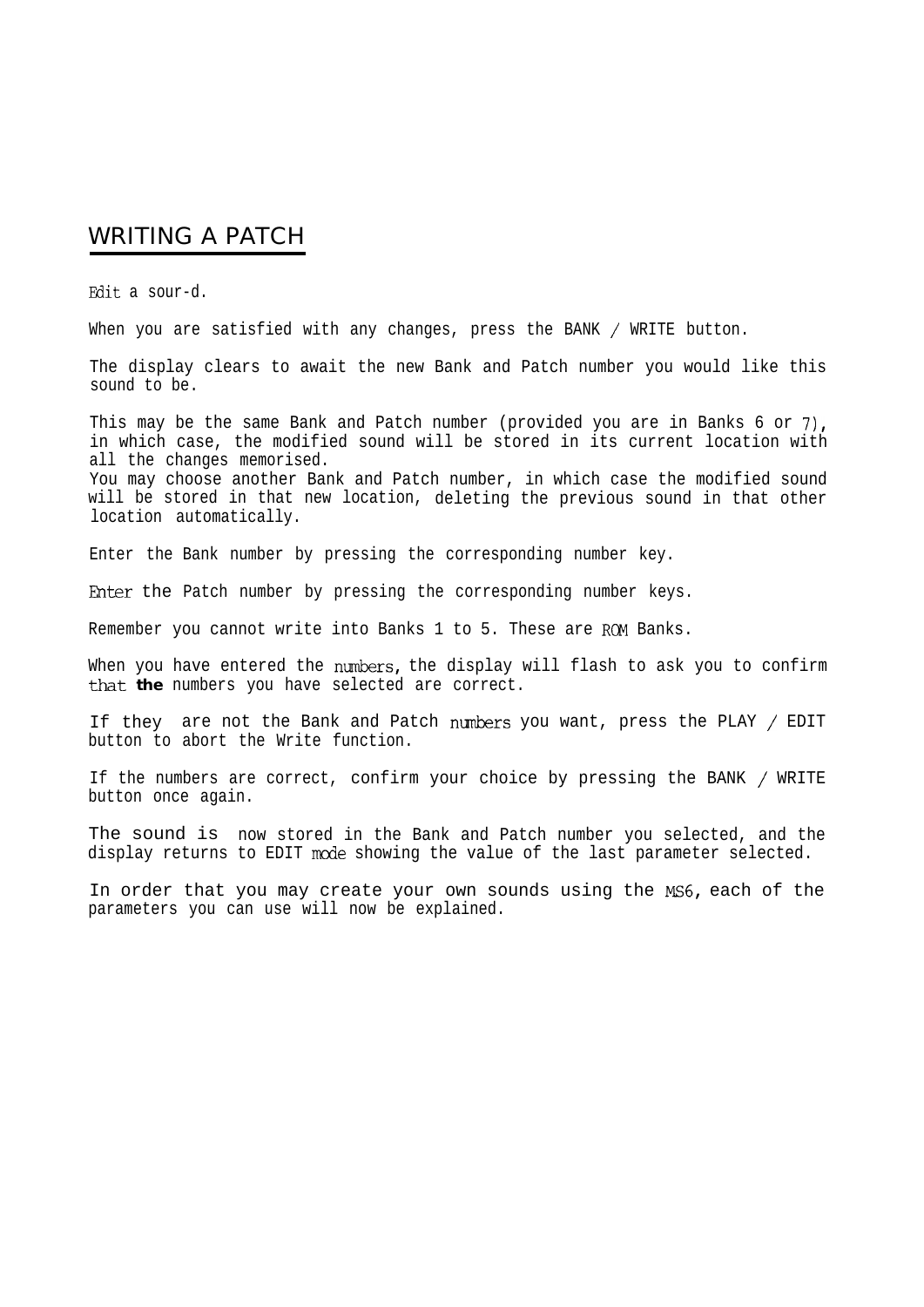### THE TONE EDIT PARAMETERS

These are the parameters used in Banks 1 to 7 for sound creation.

**PARAMETER 11 DCO A SHAPE RANGE 0 TO 2** 

0=SQUARE l=TRIANGLE 2=SAWTOOTH

**Selects** the wave shape of oscillator A. Each waveshape has different sonic properties due to the different harmonic content of the waves.

# PARAMETER 12 **DCO A PULSE WIDTH RANGE 1 TO 15**

l=THIN PULSE **8=SQWRE** 15=INVERSE THIN PULSE

If SQUARE is selected for DC0 A SHAPE, this control sets the pulse width of the squarewave. A value of 1 produces an extremely narrow pulse width, while a value of 15 produces an extremely wide pulse width, having practically the same sonic properties as a narrow pulse width. The difference is that the polarity of the wave is changed when compared with narrow. The harmonic content of the wave varies greatly at different pulse width settings. A narrow pulse width can be useful for harpsichord or woodwind sounds.

### **PARAMETER 13 IXO A RANGE RANGE 0 TO 3**

0=LOW OCTAVE l=IQW/MID OCTAVE 2=HIGH/MID OCTAVE 3=HIGH OCTAVE

This parameter controls the frequency range of DC0 A from low to high frequencies.

#### **PARAMETER 14 DCO A COARSE TUNE RANGE -12 TO +12**

O=CENTRE TUNE -12=-12 SEMITONES DFTUNE +12=+12 SEMITONES DETUNE

This parameter allows the pitch of DC0 A to be adjusted by up to 12 semitones from the centre frequency, in semitone steps.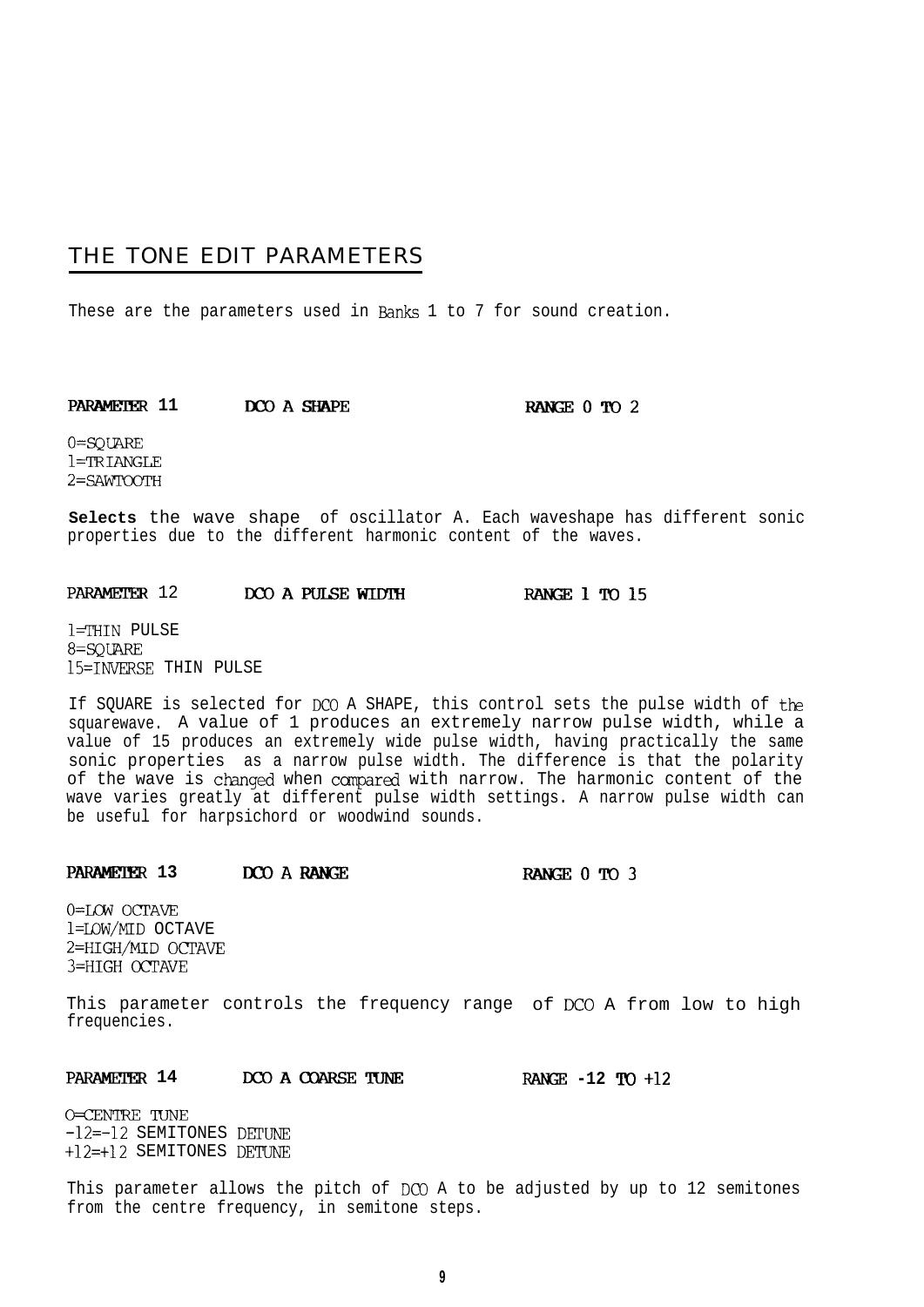### **PARAMETER 15 ECO A LFO DEPTH RANGE 0 TO 63**

0=NO LFO PITCH MOD 63=MAX LFO PITCH MOD

This parameter determines the amount of effect that the LFO has upon the pitch of DCO A. When used, this function can create a vibrato effect on DCO A. The rate of pitch modulation is determined by the LFO frequency. See parameter 63.

### **PARAMETER 16 DCO A ENV DEPTH RANGE** -63 TO +63

**-63=M?x** NEGATIVE PITCH MOD O=NO PITCH MOD **+63=MAX** POSITIVE PITCH MOD

This controls the effect of the envelope on the pitch of DCO A. If negative values are used, the pitch of DC0 A will be lowered and then returned to its original pitch. If positive values are used, the pitch of DC0 A will be raised and then returned to its original pitch. How long this pitch change takes is determined by the ADSR settings of the envelope used. See parameter 21.

### **PARAMETER 17 DCO A PWM DEPTH RANGE 0 TO 63**

o=No PULSE WIDTH MOD 63=MAX PULSE WIDTH MOD

The pulse width can be modulated by an envelope or a separate PWM LFO. Use parameter **22** to select which one you use, and parameter 17 to control the amount you wish to vary the pulse width by. Care must be taken with the pulse width when the oscillators are in sync (see parameter 24). This parameter is useful for making a square wave on DC0 A sound richer.

### **PARAMELWR 18 DCO A BEND DEPTH RANGE 0 To +12**

O=NZ PITCHBEND +12=MAX POSITIVE PITCH BEND

Use this parameter to control the effect of your MIDI controllers pitch bend wheel on the pitch of DC0 A. This is the amount of bend when the wheel is moved to its greatest extent.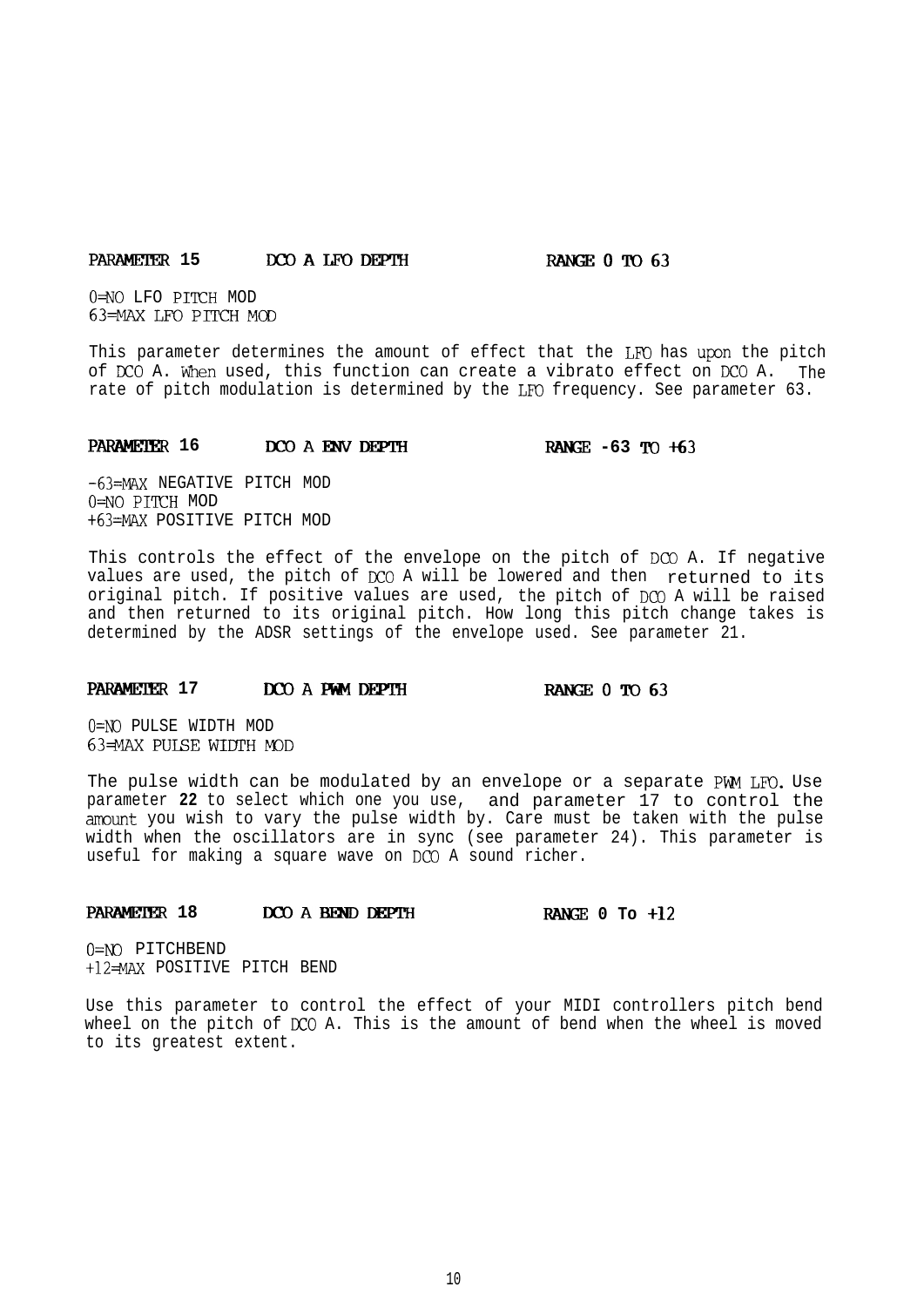### **PARAMETER 21 DCO A ENV SELECT BANGE 1 OR 2**

 $l=ENV$   $l$ **2=lmv 2**

Select 1 to make ENV 1 control the DC0 A pitch modulation effect set in parameter 16. Select 2 to make ENV 2 control the DC0 A pitch modulation effect set in parameter 16.

# PARAMETER 22 DCO A PWM SELECT RANGE 0 OR 1

O=LOW FREQUENCY CONTINUOUS - SET BY PWM RATE (SEE PARAMETER 48)  $l$ =ENVELOPE AS SET BY PARAMETER 21

Use this parameter to select whether the pulse width modulation is controlled by the PWM rate parameter (481, or by the envelope selected in parameter 21.

### PARAMETER 23 DCO A BEND SELECT RANGE 0 TO 1

O=PITCH BEND CONTROLLED BY PRESSURE 1=PITCH BEND CONTROLLED BY PITCH BEND WHEEL

Select 1 for normal operation of pitch bend on IX0 A. If you have a MIDI controller which transmits pressure (aftertouch) data, you may wish to select 0, and pitch bend DC0 A by applying pressure instead.

### PARAMETER 24 DCO A SYNC TO DCO B ON/OFF RANGE 0 OR 1

 $0 = DCO$  A NOT SYNCED TO  $DCO$  B l=DCO A SYNCED TO DC0 B

In this parameter, you can synchronise DC0 A to DC0 B. This effect is very useful for creating lead synthesizer sounds which really 'cut through'.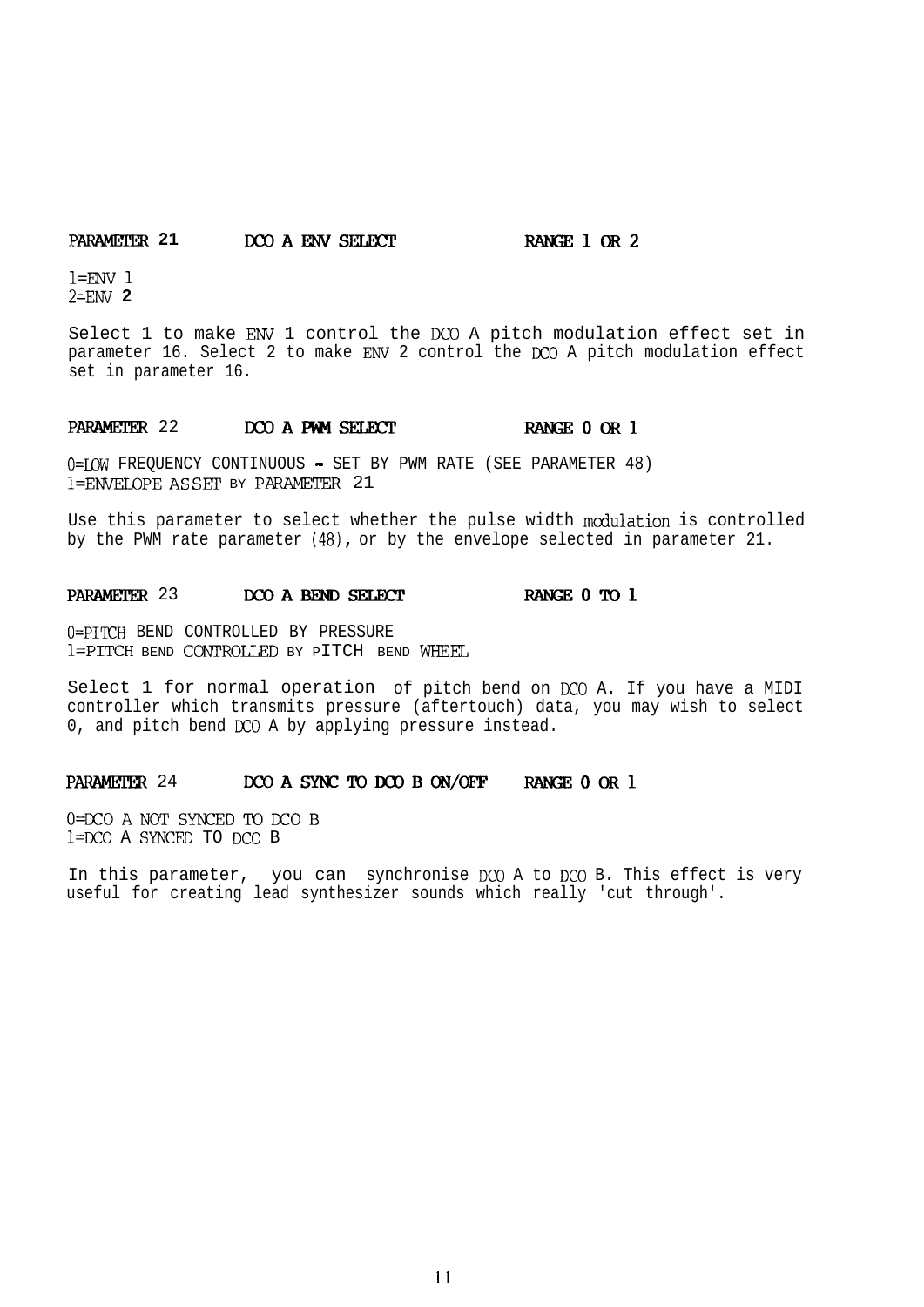### PARAMETER 31 DCOBSHAPE

RANGE 0 TO 3

o=sQuARE l=TFUANGLE 2=SAWIOOTH 3=NOISE

Selects the wave shape of oscillator B. Bach waveshape has different sonic properties due to the different harmonic content of the waves. The noise setting is useful for adding a touch of 'breathiness' to woodwind and other sounds.

# PARAMETER 32 **DCO B PULSE WIDTH RANGE 1 TO 15**

l=THIN PULSE 8=SQUARB 15=INVERSE THIN PULSE

If SQUARE is selected for DC0 B SHAPE, this control sets the pulse width of the squarewave. A value of 1 produces an extremely narrow pulse width, while a value of 15 produces an extremely wide pulse width, having practically the same sonic properties as a narrow pulse width. The difference is that the polarity of the wave is changed when compared with narrow. The harmonic content of the wave varies greatly at different pulse width settings. A narrow pulse width can be useful for harpsichord or woodwind sounds.

### **PARAMEIER 33 DCOBRANGJX RANaoTo3**

0=LOW OCTAVE l=LOW/MID OCTAVE 2=HIGH/MID OCTAVE 3=HIGH OCTAVE

This parameter controls the frequency range of DCO B from low to high frequencies.

**PARAMETER 34 DCO B COARSE TUNE RANGE -12 TO +12** 

O=CENTRE TUNE -12=-12 SEMITONES DETUNE +12=+12 SEMITONES DETUNE

This parameter allows the pitch of DC0 B to be adjusted by up to 12 semitones from the centre frequency, in semitone steps.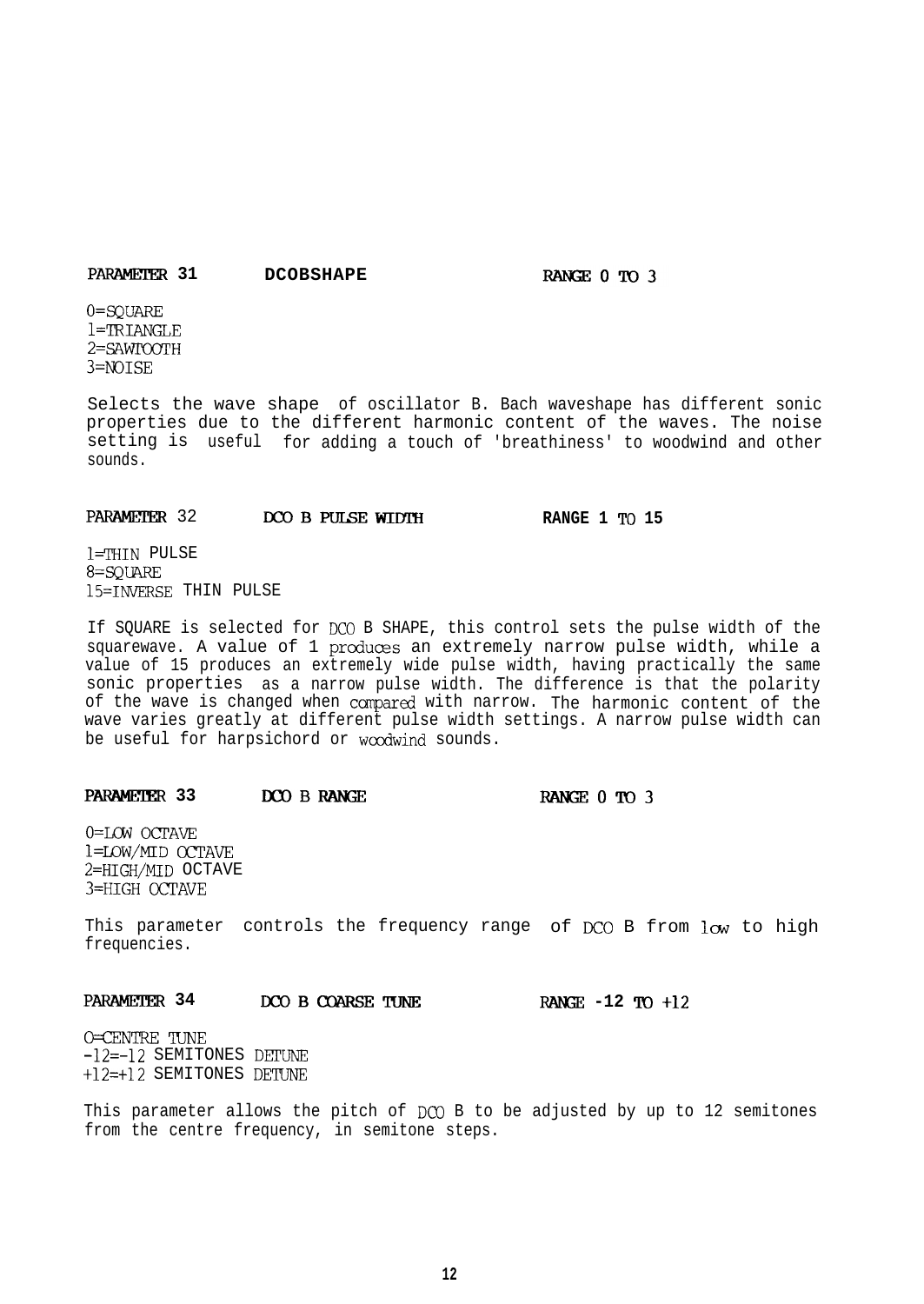### PARAMETER 35 DCOBLFODEPTH RANGE 0 TO 63

O=NO LFO PITCH MOD ~~=MAx LFO PITCH MOD

This parameter determines the amount of effect that the LFO has upon the pitch of DC0 B. When used, this function can create a vibrato effect on DC0 B. The rate of pitch modulation is determined by the LFO frequency. See parameter 63.

### PARAMETER 36 DCOBLEW DEPTH RANGE -63 TO +63

-63=M%x NEGATIVE PITCH MOD o=NO PITCH MOD +63=MAx POSITIVE PITCH MOD

This controls the effect of the envelope on the pitch of DCO B. If negative values are used, the pitch of IX0 B will be lowered and then returned to its original pitch. If positive values are used, the pitch of DC0 B will be raised and then returned to its original pitch. How long this pitch change takes is determined by the ADSR settings of the envelope used. See parameter 41.

### PARAMETER 37 DCO B PWM DEPTH RANGE 0 TO 63

o=No PULSE WIDTH MOD 63=MAX PUISE WIDTH MOD

The pulse width can be modulated by the main LFO or a separate PWM LFO. Use parameter 42 to select which one you use, and parameter 37 to control the amount you wish to vary the pulse width by. Remember that at its maximum setting (depending on the pulse width you have selected) the pulse width may be varied so greatly that the wave gets so thin that it disappears at times! This parameter is useful for making a square wave on DC0 B sound richer.

### PARAMETER 38 DCO B BEND DEPTH RANGE 0 TO +12

O=NO PITCH BEND +12=MAX POSITIVE PITCH BEND

Use this parameter to control the effect of your MIDI controllers pitch bend wheel on the pitch of DCO B. This is the amount of bend when the wheel is moved to its greatest extent.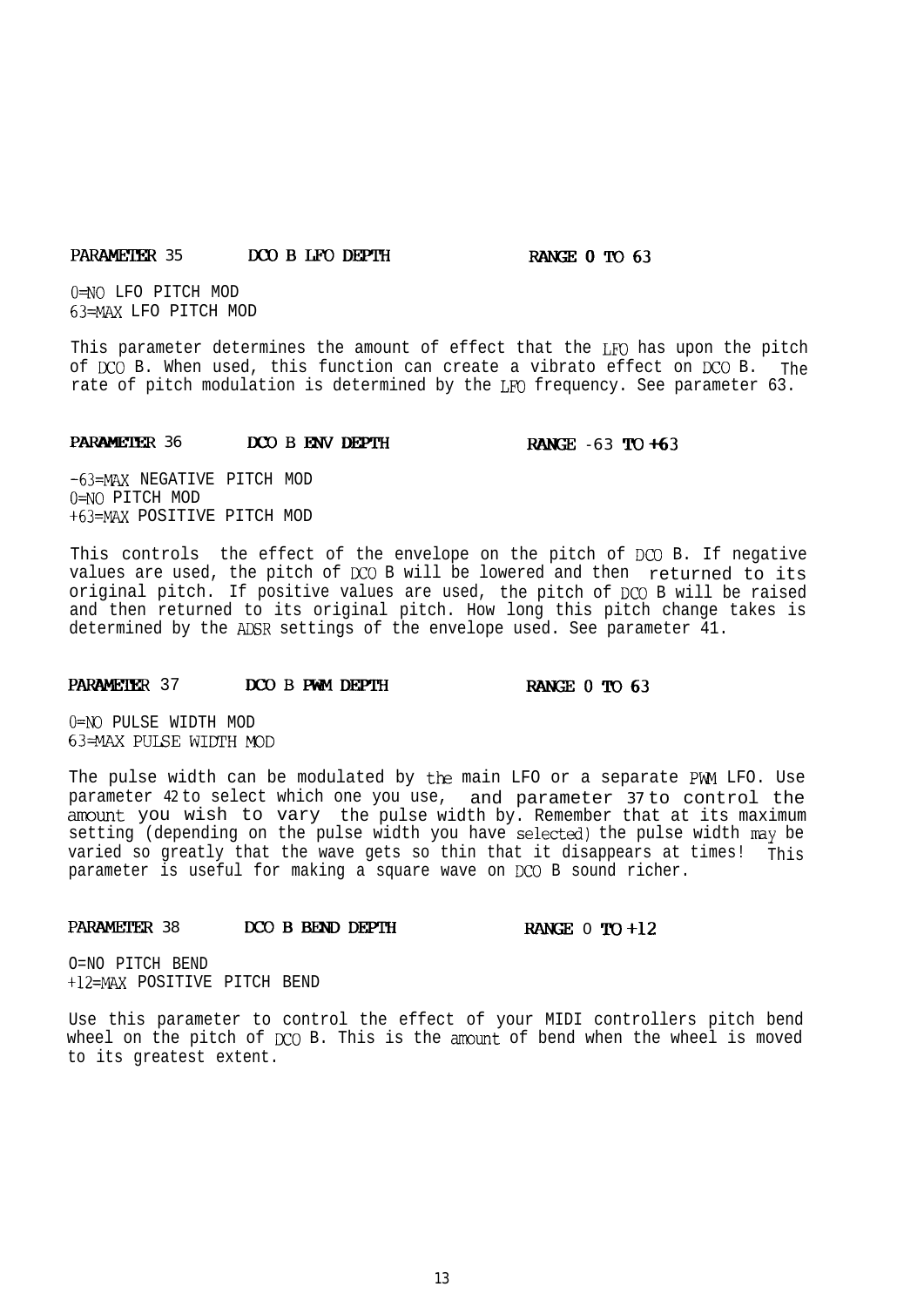### PARAMETER 41 DCOBENV SELECT RANGE 1 OR 2

 $l =$ ENV  $l$  $2 = EW$  2  $'$ 

Select 1 to make ENV 1 control the DC0 B pitch modulation effect set in parameter 36. Select 2 to make ENV 2 control the DC0 B pitch modulation effect set in parameter 36.

# PARAMETER 42 DOO B PWM SELECT **RANGE 0 OR**

0=LOW FREQUENCY CONTINUOUS - SET BY PWM RATE (SEE PARAMETER 48) l=ENVE%OPE AS SET BY PARAMETER 41

Use this parameter to select whether the pulse width modulation is controlled by the PWM rate parameter (481, or by the envelope selected in parameter 41.

# PARAMETER 43 DCOBBENDSELECT RANGE 0 TO 1

O=PI'ICH BEND CONTROLLED BY PRESSURE l=PITCH BEND CONTROLLED BY PITCH BEND WHEEL

Select 1 for normal operation of pitch bend on DC0 B. If you have a MIDI controller which transmits pressure (aftertouch) data, you may wish to select 0, and pitch bend DC0 B by applying pressure instead.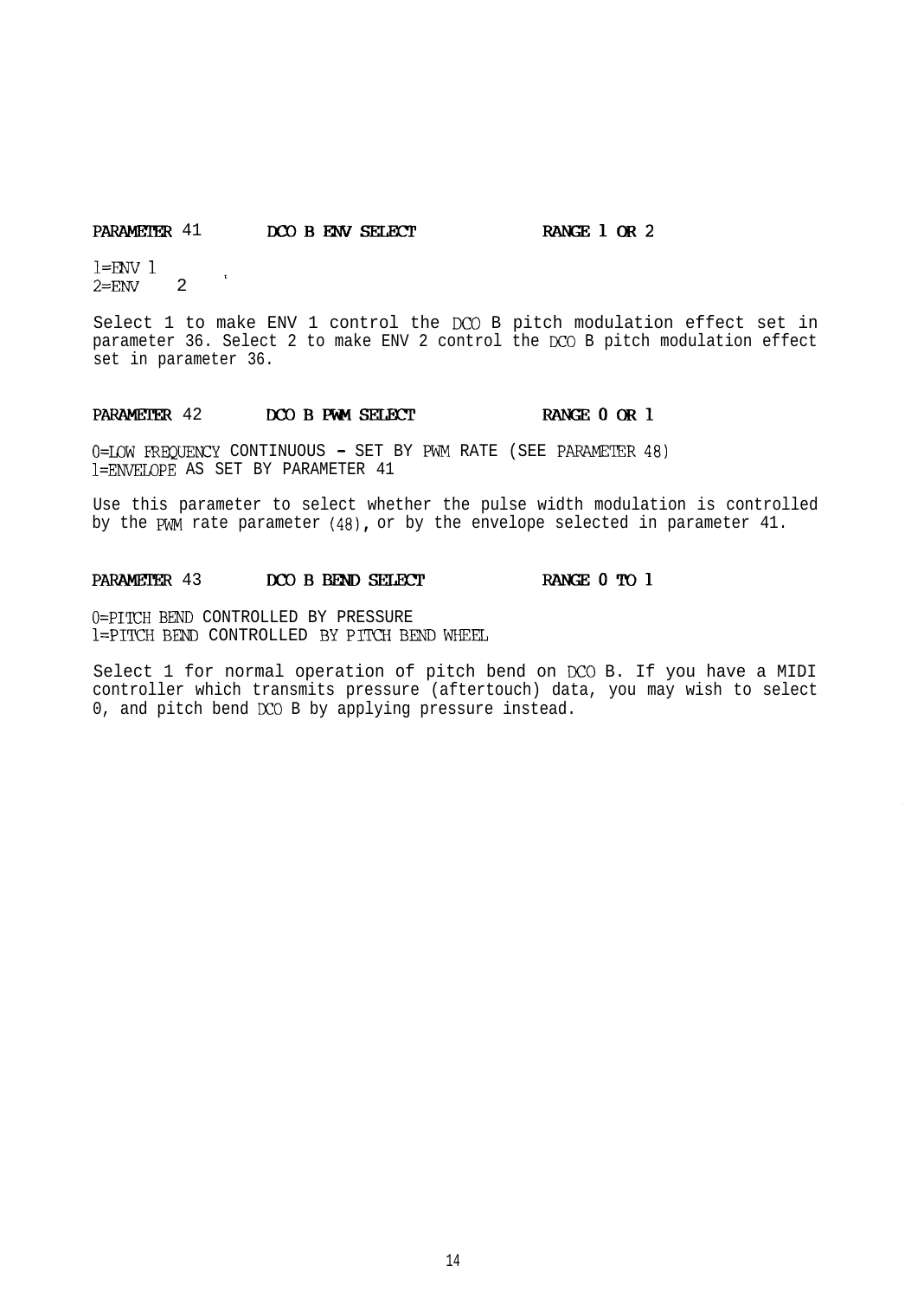# PARAMETER  $44$  DCO B FINE TUNE RANGE  $-31$  TO  $+31$

-31=93 CENTS NEGATIVE DETUNE (3 CENTS PER COUNT) O=NO DFTUNE +3l=93 CENTS POSITIVE DEIFUNE

With this parameter you can adjust the pitch of DCO B by a slight amount to be sharp or flat relative to the pitch of DC0 A. This creates a very pleasant chorus type effect due to the beat frequency produced when both DCO's are used. Smaller values generally produce the most pleasant effect. See the section on Perfomnce Edit Parameters, which will use this parameter to create a Unison detune effect.

### PARAMETER 45 DCO A TO B MIX

RANGE  $-31$  TO  $+31$ 

 $-31=DCO$  B ONLY O=EQUAL AMOUNT OF DC0 A AND DC0 B  $+31=DCO$  A ONLY

This is the parameter which mixes the outputs of both oscillators and allows you to control the relative levels of each in the output signal. When noise is selected on DCO B, this parameter is useful for reducing the amount of noise in the output.

### PARAMETER 46 DCO A TO B MIX ENV DEPTH RANGE -63 TO +63

-63=MAX SWEEP TO DC0 B BY ENVELOPE O=No SWEEP BY ENVELOPE +63=MAX SWEEP TO DC0 A BY ENVELOPE

This parameter can be used to automatically adjust the oscillator mix according to the envelope ADSR settings of the envelope selected in parameter 47. This parameter is used to produce Wave Mix sounds, where the oscillator mix is fully to one oscillator at the start of the envelope, and then changes to the other oscillator as the sound progresses. Many interesting effects may be obtained by selecting different waveforms for each oscillator, causing the sound to change from one type to another. Some examples of Wave Mix sounds are in the ROM Banks.

### PARAMETER 47 DCO A TO B MIX ENV SELECT RANGE 1 OR 2

l=MIX CONTROLLED BY ENV <sup>1</sup> 2=MIXCONTROLLED BY ENV 2

Select which envelope you wish to sweep the DC0 A to B mix with this parameter.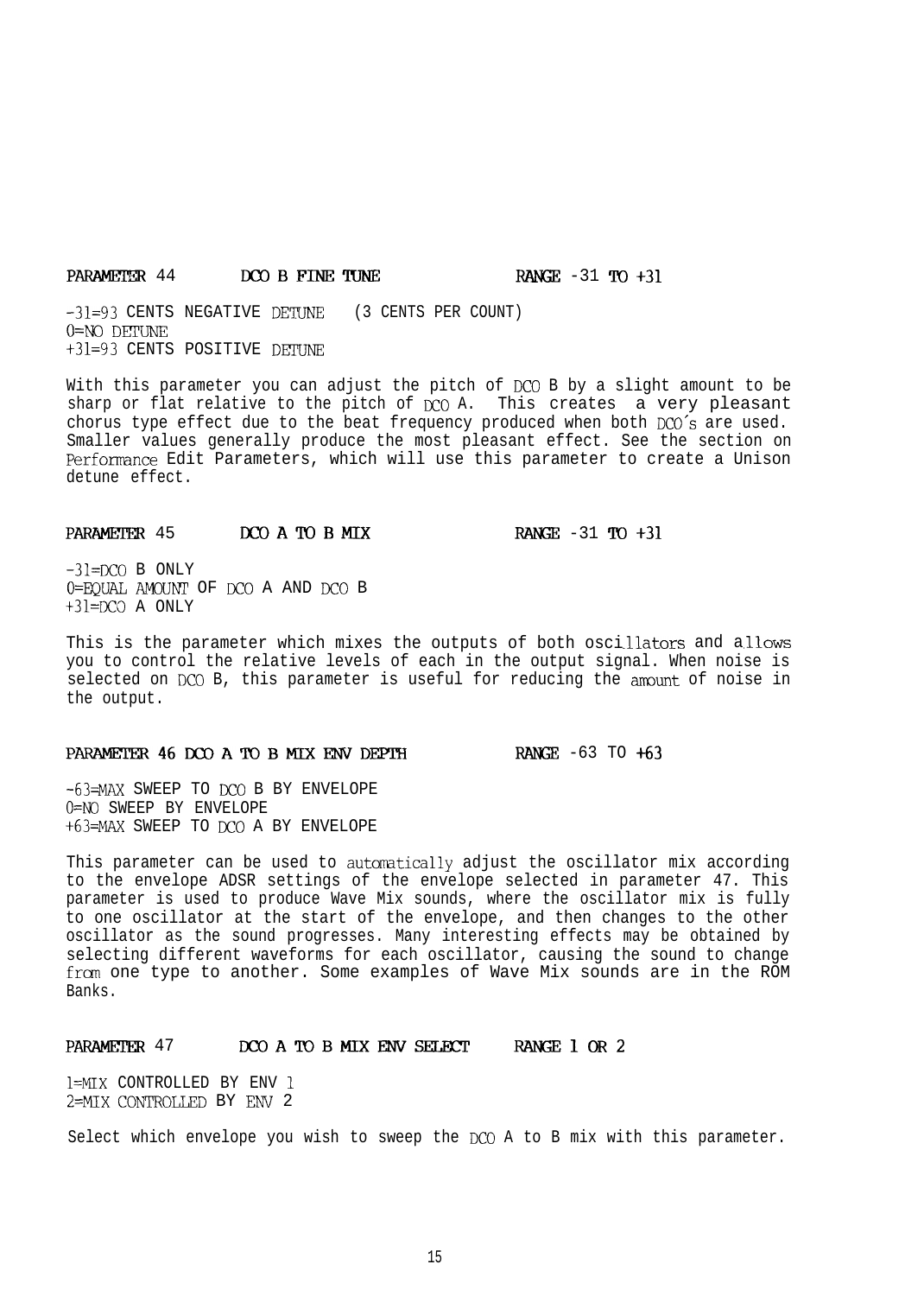### **PARAMETER 48 DCO A AND B PWM RATE RANGE 0 TO 63**

O=SLOWFST IQW FREQ. PWM RATE 63=FASTEST LOW FRFQ. PWM RATE

This is the parameter which controls the rate that the oscillators pulse width varies when selected by parameters 22 & 42.

### **PARAMETER** 51 **FILTER CUTOFF FREQUENCY RANGE 0 TO 99**

O=LQWEST FREQUENCY (FILTER CLOSED) 99=HICHEsT FREQUENCY (FILTER OPEN)

The Filter is one of the most important features of a synthesizer, having an enormous effect upon the sound produced by the oscillators. The filter determines whether a sound is dull or bright, and can have its effect varied by several other controls which produce a complex resultant effect on the sound output. At high settings, little or no effect on the sound will be heard. At medium settings, the higher frequencies or harmonics will be reduced leaving the oscillators sounding smother and less bright. At minimum settings, a dull sound will be produced, or even no sound at all. The best setting for this parameter varies greatly according to the sound required. You will be using this parameter a great deal.

# PARAMETER 52 **FILTER RESONANCE FILTER** RESONANCE

O=NO FILTER RESONANCE 63=MAXIMUM FILTER RESONANCE

This parameter enhances the sound at the frequencies closest to the filter frequency, resulting in an effect which can produce a ringing sound. Useful for special effects and scme woodwind sounds which depend on resonance.

### **PARAMETER** 53 **FILTER LFODEPTH RANGE 0 TO 63**

o=NQ FILTER LFO DEPTH 63=MAX LFO FILTER DEPTH

Using this parameter, the f 'ilter can be opened and closed autcmatically by the main LFO.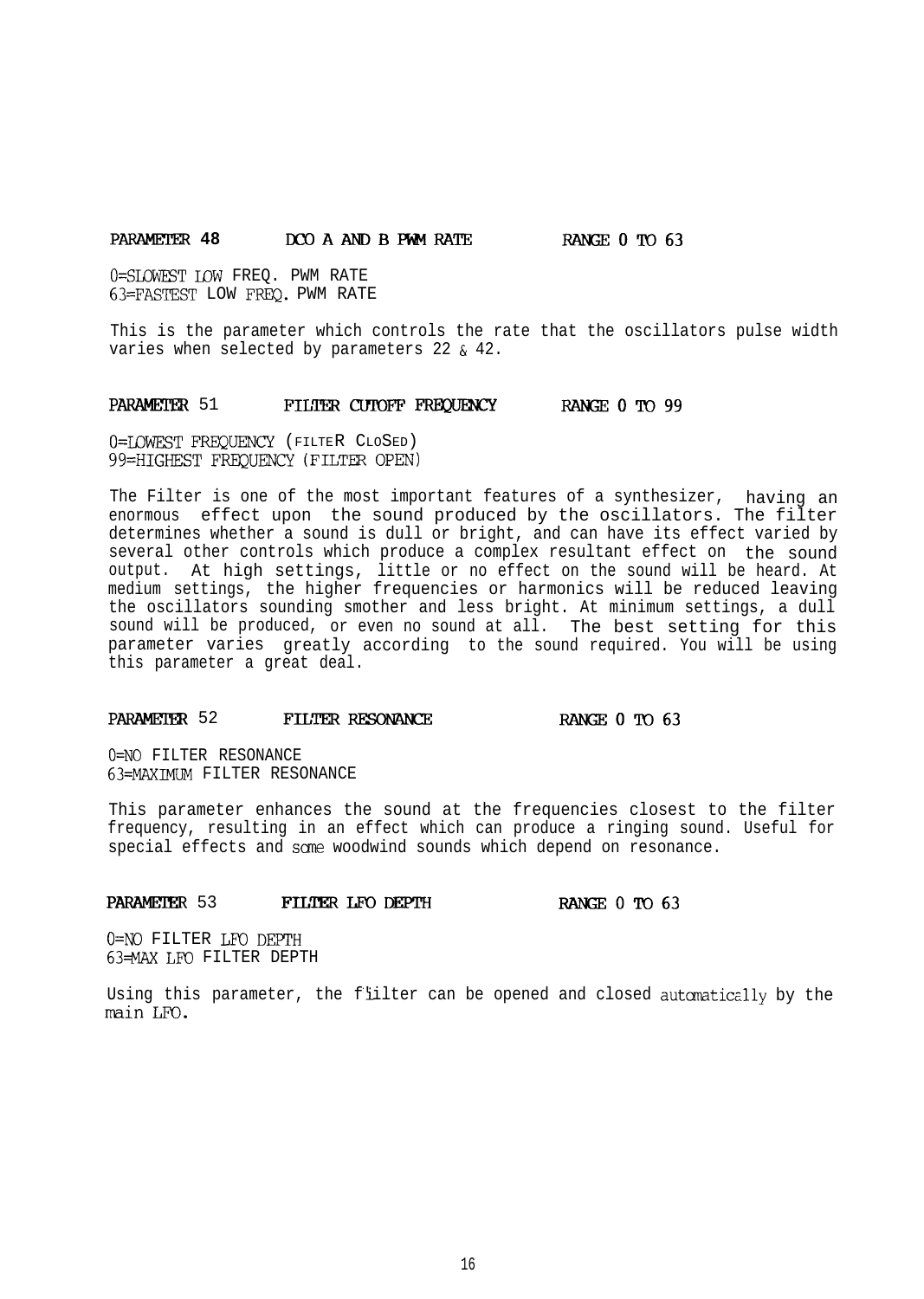### **PARAMETER 54 FILTER ENV** DEPTH **RANCE -63 TO +63**

**-63=MAX** NEGATIVE FILTER ENVELOPE DEPTH - CLOSES filter 0=NO FILTER ENV DEPTH **+63=MAx** POSITIVE FILTER ENVEI.OPE DEPTH - OPENS filter

This parameter can vary the filter frequency in time with the ADSR settings of the envelope you choose to control it. Negative values will open the filter with the envelope. Positive values will close the filter with the envelope.

#### **PARAMETER 55 FILTER PRESSURE DEPTH** RANGE -63 TO +63

-63=MAX NEGATIVE FILTER PRESSURE DEPTH - opens filter O= NO FILTER PRESSURE DEPTH +63=MAX POSITIVE FILTER PRESSURE DEPTH - closes filter

If your MIDI controller sends pressure (aftertouch) data, you can open or close the filter with this parameter.

#### **PARAMETER 56 FILTER ENV SELECT RANGE 1 OR 2**

l=ENV 1 CONTROLS FILTER CUtOFF **2=ENV 2** CONTROLS FILTER CUTOFF

Select which envelope you wish to use to vary the filter cutoff frequency. See parameter 54.

### PARAMETER 57 **FILTER KEY FOLLOW RANGE 0 TO 63**

O=NO FILTER KEYBOARD FOLLOW (CUTOFF FREQ. REMAINS CONSTANT ACROSS NOTE RANGE) 63=MAX FILTER KEYBOARD FOLLOW (CUTOFF FREQUENCY RISES AS HIGHER NOTES ARE PLAYED)

This parameter is used to avoid high pitched notes from being cut off by the filter and so opens the filter as the notes played get higher.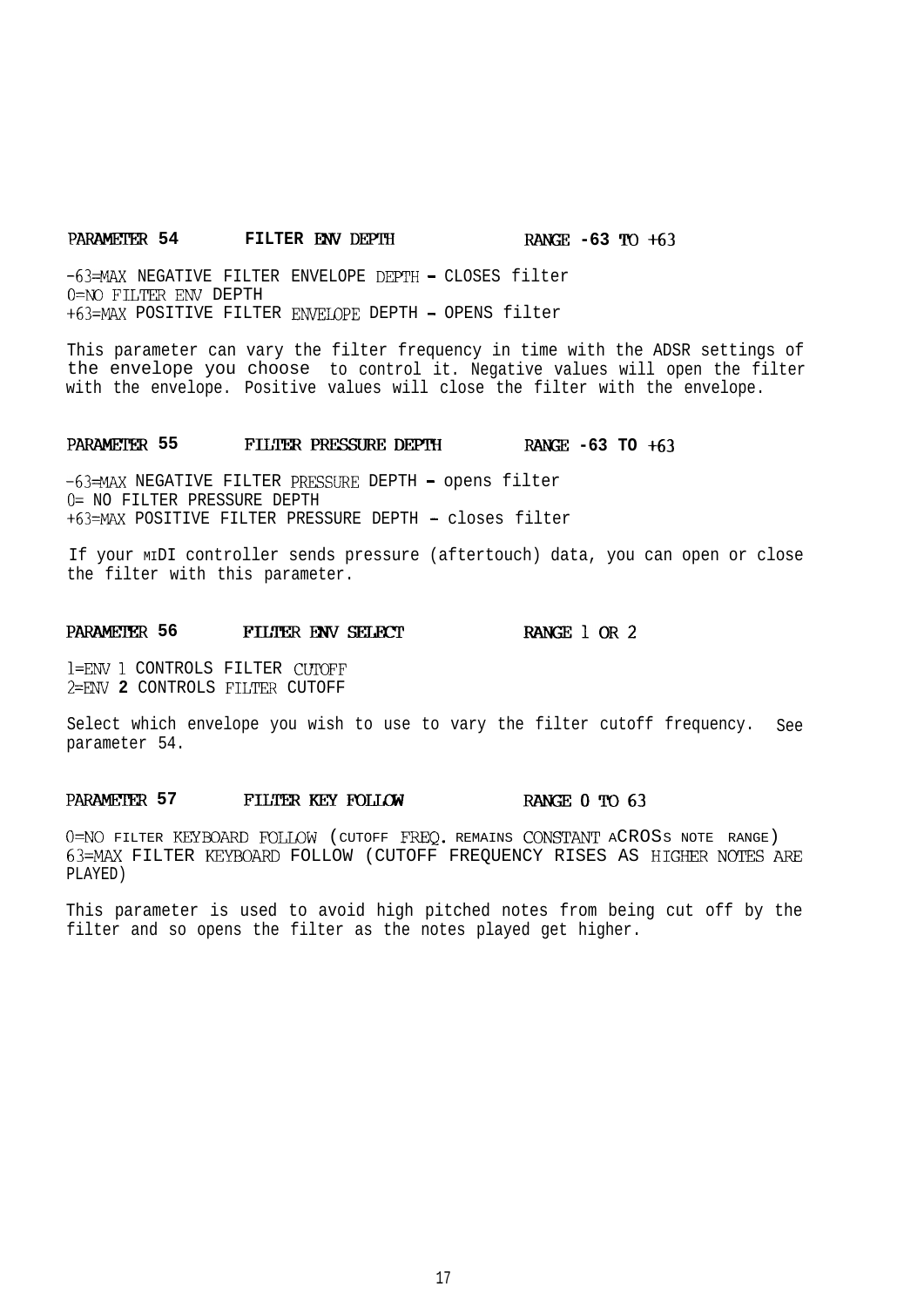#### **PARMETER 61 WOSHAPE** RArxxoTo3

0=TRIANGLE LFO WAVEFORM l=SAWI'OGTH LFO WAVEFORM 2=SQUARE LFO WAVEFORM 3=RANDOM LFO WAVEFORM

The Low Frequency Oscillator is used to modulate the main oscillators and other parameters which make up a sound on the MS6. If the LFO is used to modulate the pitch of an oscillator (see parameters 15 & 35), a vibrato effect can be obtained. A triangle wave LFC will smoothly alter the pitch of an oscillator up and down. A sawtooth wave will alter the pitch smoothly up and then rapidly back to the original pitch. A square wave will change rapidly from sharp to flat relative to the original pitch. A random wave will alter the pitch randomly. The LFO can alter other parameters such as filter settings, and the effect upon the parameter will vary according to the waveform used.

# **PARAMETER** 62 **LEO DELAY TIME** RANGE 0 TO 63

O=No LFO DELAY FROM NOTE ON 63=MAXLFODEXAY FROMNCYTEON

This parameter controls the time it **takes** for the LFO to affect the other parameters you have select. A setting of 0 means the LFC will act as soon as you play a note. A higher setting will increasingly delay the LFO's effect from note on.

# PARAMETER 63 LFO FREQUENCY RANGE 0 TO 63

O=MIN LFO FREQUENCY 63=MAX LFO FREQUENCY

Vary the speed of the LFO with this parameter.

# **PARAMETER** 64 **LFO PITCH MOD SELECT** RANGE 0 OR 1

O=MJD WHEEL CQJI'ROLS LFO PITCH MOD l=PRESSURE CONTROLS LFO PITCH MOD

Normally, the modulation wheel is used to produce LFO pitch modulation when performing. The MS6 lets you use pressure data from your MIDI controller to do this instead if you so wish.

# **PARAMETER** 65 **I.FO PITCH MOD DEPTH RANGE 0 TO 15**

O=NO LFO PITCH MOD 15=MAX LFO PITCH MOD

This parameter sets the amount of LFC pitch modulation you require.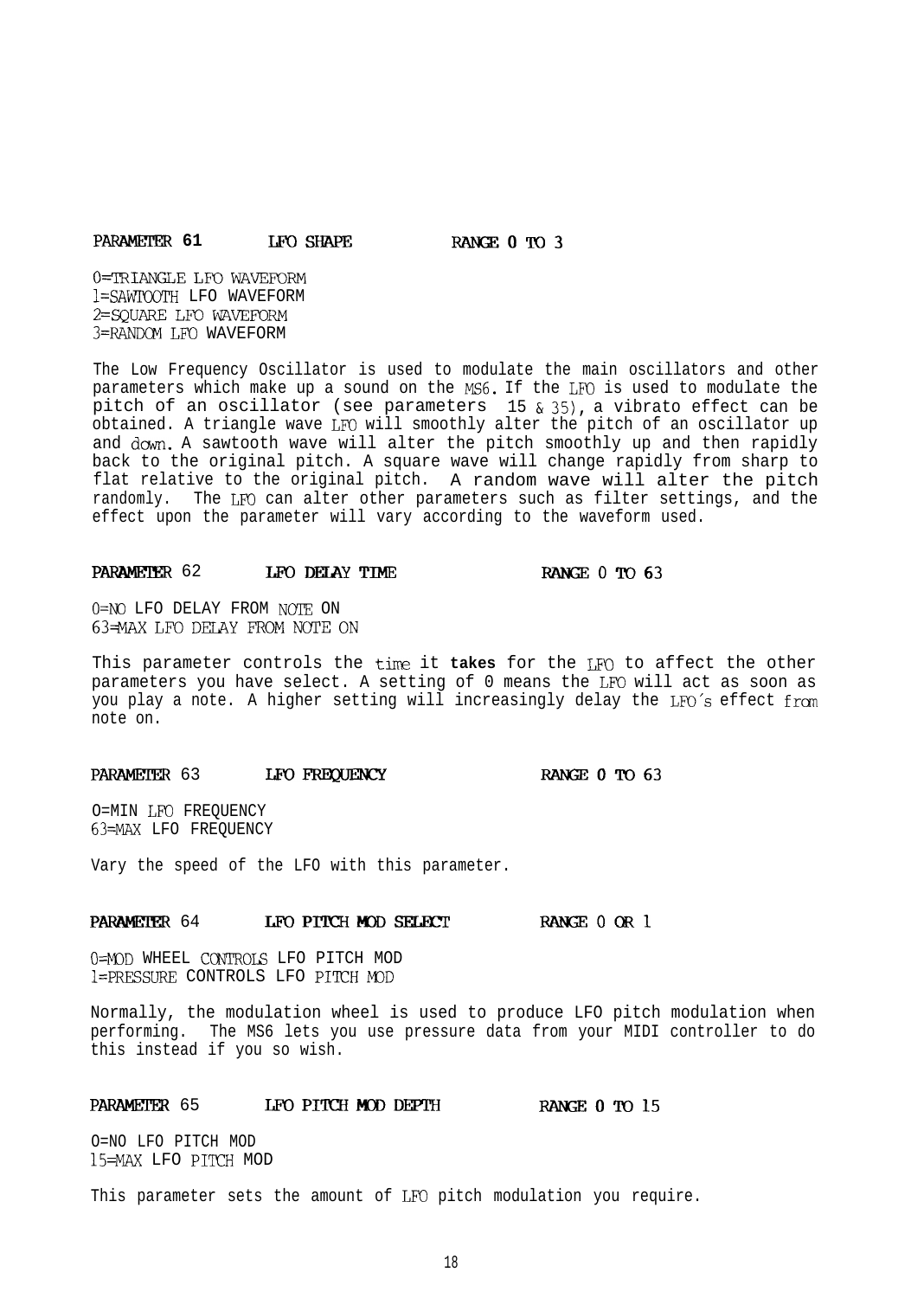### **PARAMETER 66 LFO FILTER MOD SELECT RANGE 0 OR 1**

0=MOD WHEEL CONTROLS LFO FILTER MOD l=PRESSURE CONTROLS LFC FILTER MOD

Normally, the modulation wheel is used to produce LFO filter modulation when performing. The MS6 lets you use pressure data from your MIDI controller to do this instead if you so wish.

### **PARAMETER 67 LFO FILTER MODULATION RANGE 0 TO 15**

O=NO LFO FILTER MOD 15=MAX LFO FILTER MOD

This parameter sets the amount of LFO filter modulation you require.

### **PARAMETER 68 VCA VOLUME RANGE 0 TO 63**

 $0=NO$  OUTPUT FROM VCA = MINIMUM GAIN 63=MAX OUTPUT FROM VCA = MAXIMUM GAIN

The Voltage Controlled Amplifier controls the output level of the MS6. This parameter is useful for adjustingdifferentsounds so that their output levels are similar. This parameter is also adjusted by the VOL UP and VOL DOWN keys when not in EDIT MODE, in which case the volume setting will not be remembered when you select another sound. Use this parameter in EDIT MODE to store a sound at a certain volume setting.

# PARAMETER 71 ENVL ATTACK TIME **RANGE O TO 63**

O=FASTEST ENVl ATTACK TIME 63=SLOWEST ENVl ATTACK TIME

This parameter controls the time it takes Envelope 1 to reach the output level set in parameter 68. The envelope settings are extremely important in shaping the sound output from a synthesizer. The envelopes can be used to vary the volume, filter setting, pulse width, pitch and other parameters. A short attack time is useful for percussive and plucked sounds. A longer attack time is useful for brass and string sounds.

# **PARAMETER** 72 **ENVI DECAY TIME** RANGE 0 TO 63

0=FASTEST ENVl DECAY TIME 63=SLOWEST ENVl DECAY TIME

Once the attack is complete, the envelope will begin to decay or diminish. How long this takes is determined by this parameter.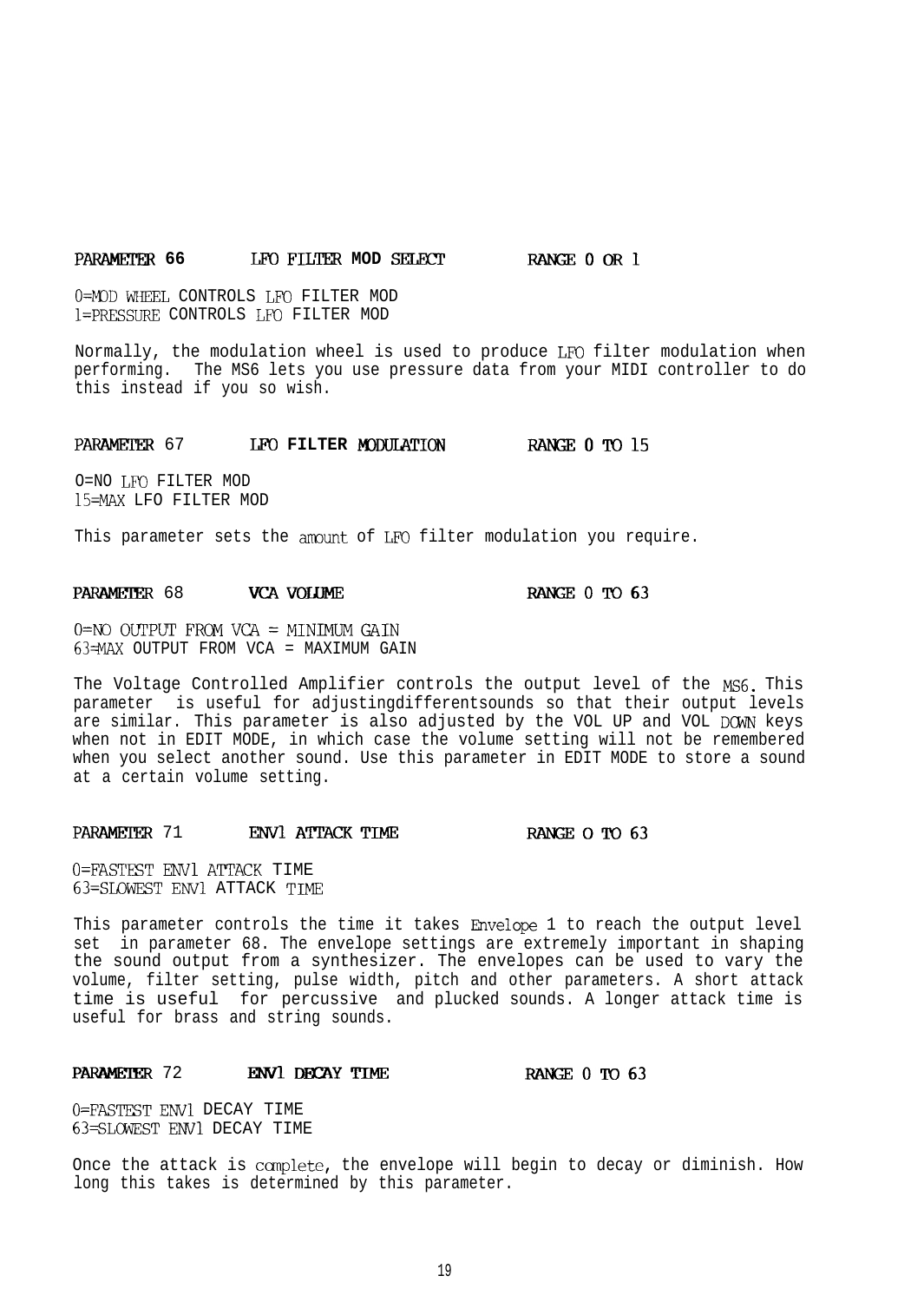### **PARAMETER 73 ENVI SUSTAIN LEVEL RANGE 0 TO 63**

O=NO ENVl SUSTAIN LEVEL **63=MAX** ENVl SUSTAIN LEVEL

If a note is kept pressed on your MIDI controller, this parameter sets the envelope output level while the note is pressed.

PARAMETER 74 **ENVl RELEASE TIME RANGE 0 TO 63** 

O=FASTEST FNVl RELEASE TIME 63=SLQWEST ENVl RELEASE TIME

Once you have released a note, this parameter controls the length of time for **the** envelope to die away.

#### PARAMETER 75 ENV1 SUSTAIN SWITCH **RANGE 0 OR 1**

**O=ENVl** SUSTAIN PHASE IGNORED l=ENVl SUSTAIN PHASE CARRIED OUT

This parameter selects whether a key held down on the MIDI controller is obeyed by ENV 1, or instead the envelope goes straight into the Release phase after completing the Decay phase. The latter is useful for percussive sounds.

#### PARAMETER 76 ENVL KEY FOLLOW RANGE 0 TO 15

0=NO ENVl KEYBOARD FOLLOW (ENV CONSTANT ACROSS KEY RANGE) 15=MAX ENV1 KEYBOARD FOLLOW (ENV TIME DECREASE AS NOTE PITCH RISES)

This parameter can shorten the Decay and Release times of ENVl for higher frequency notes. This is useful for piano sounds.

### **PARAMETER 77 ENVL VELOCITY TO AMPLITUDE SENSITIVITY RANGE 0 TO 15**

0=NO SENSITIVITY TO NOTE VELOCITY (ENVl ALWAYS AT MAX LEVEL)

15=MAx SENSITIVITY TO NOTE VELOCITY (ENVl AMPLITUDE IS EXPONRNTIALLLY PROPORTIONAL TO NOTE VELOCITY)

Use this parameter to tailor the effect of key velocity on the output level of ENVl.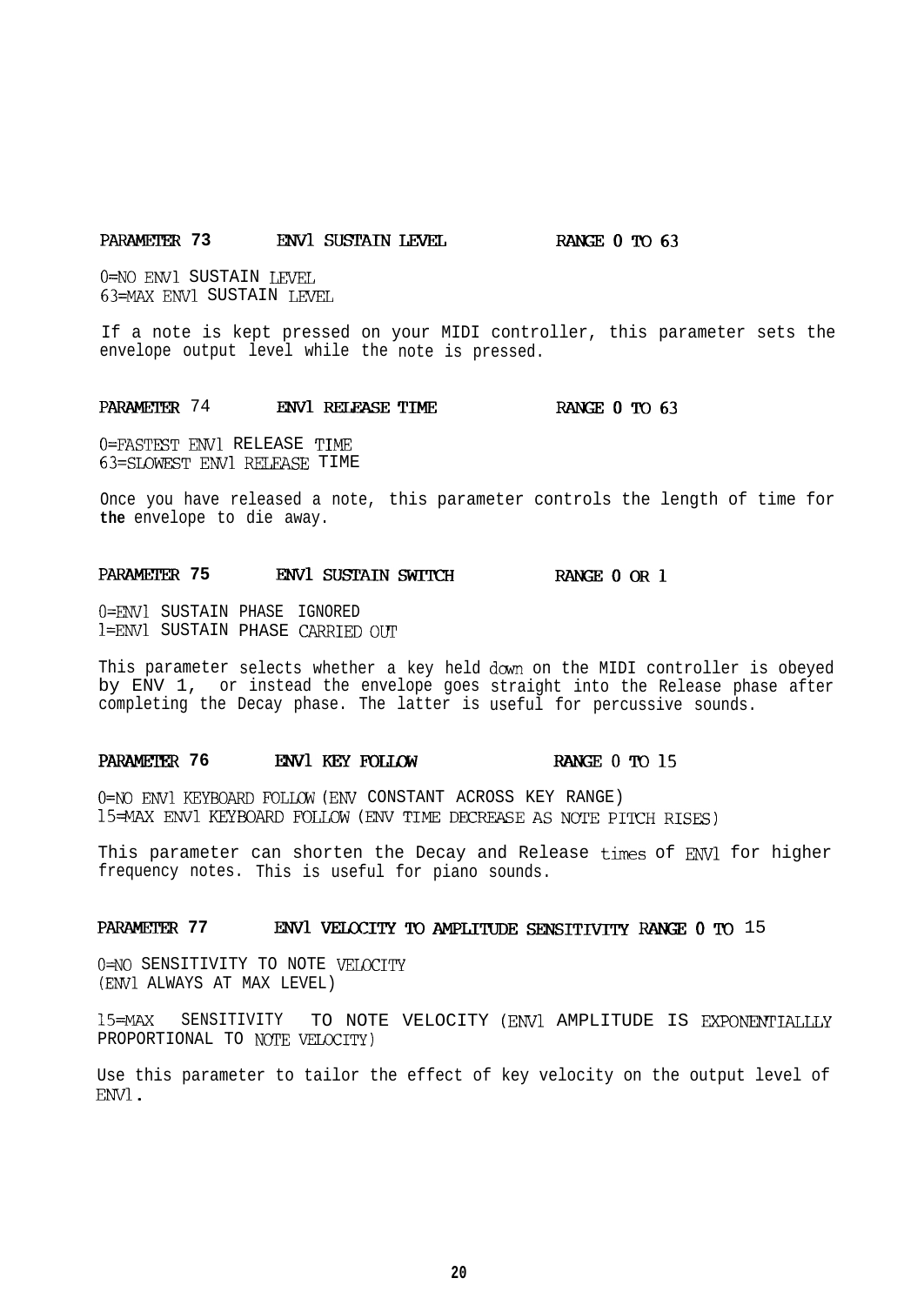### PARAMETER 78 **vELOCITY TO ATTACK TIME SENSITIVITY** RANGE O TO 15

O=NO ATTACK SENSITIVITY TO VELCCITY (ATTACK TIME SET BY ENVl ATTACK PARAMETER)

15=MAX ATTXK SENSITIVITY TO VELOCITY (ATTACK TIME VARIES IN RELATION TO KEY VELOCITY UP TO SETTING ON ENVl ATTACK PARAMETER)

This parameter allows the attack time of ENVl to be lengthened by notes with low velocity values. A key strike of maximum MIDI velocity will not shorten the attack time beyond that programmed in parameter 71.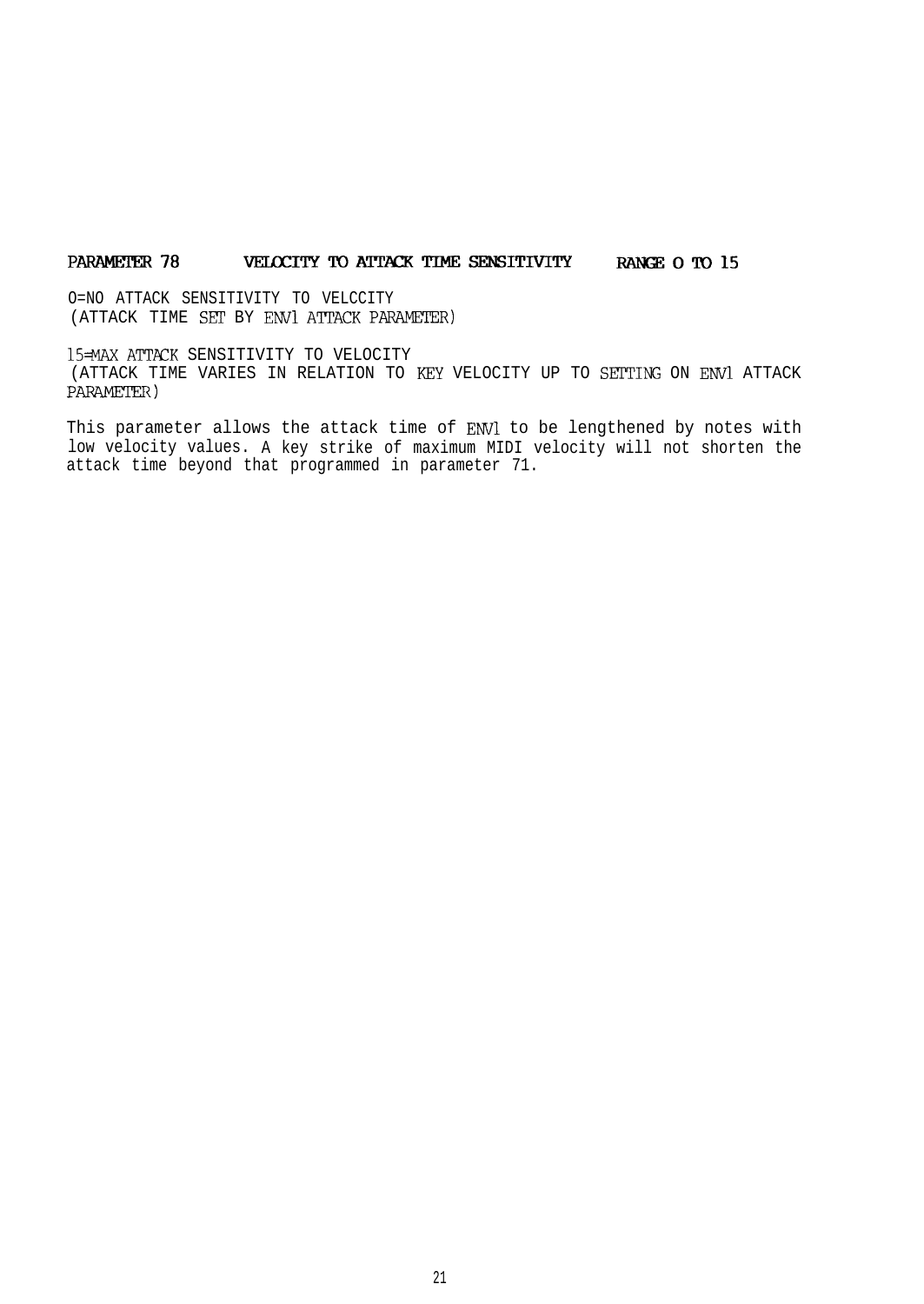# **PARAMETER 81 ENV2 ATTACK TIME RANGE OTO 63**

O=FASTEST ENV2 ATTACK TIME 63=SIQWEST ENV2 ATTACK TIME

This parameter controls the time it takes Envelope 2 to reach the output level set in parmeter 68. This envelope can be used to vary the filter setting, pulse width, pitch and other parameters.

# PARAMETER 82 ENV2 DECAY TIME RANGE 0 TO 63

O=FASTEST ENV2 DECAY TIME 63=SLGwEST ENV2 DECAY TIME

Once the attack is complete, the envelope will begin to decay or diminish. How long this takes is determined by this parameter.

### PARAMETER 83 ENV2 SUSTAIN LEVEL BOTOG3

0=NO ENV2 SUSTAIN LEVEL 63=MAX ENV2 SUSTAIN LEVEL

If a note is kept pressed on your MIDI controller, this parameter sets the envelope output level while the note is pressed.

# PARAMETER 84 **ENV2 RELEASE TIME** RANGE 0 TO 63

O=FASTEST EW2 RELEASE TIME 63=SLOWEST ENV2 RELEASE TIME

Once you have released a note, this parameter controls the length of time for the envelope to die away.

# PARAMETER 85 ENV2 SUSTAIN SWITCH **III: RANGE 0 OR 1**

0=ENV2 SUSTAIN PHASE IGNORED 1=ENV2 SUSTAIN PHASE CARRIED OUT

This parameter selects whether a key held down is obeyed or ignored by ENV 2. If the sustain phase is ignored, the envelope goes straight to the Release phase after ccmpleting the Decay phase.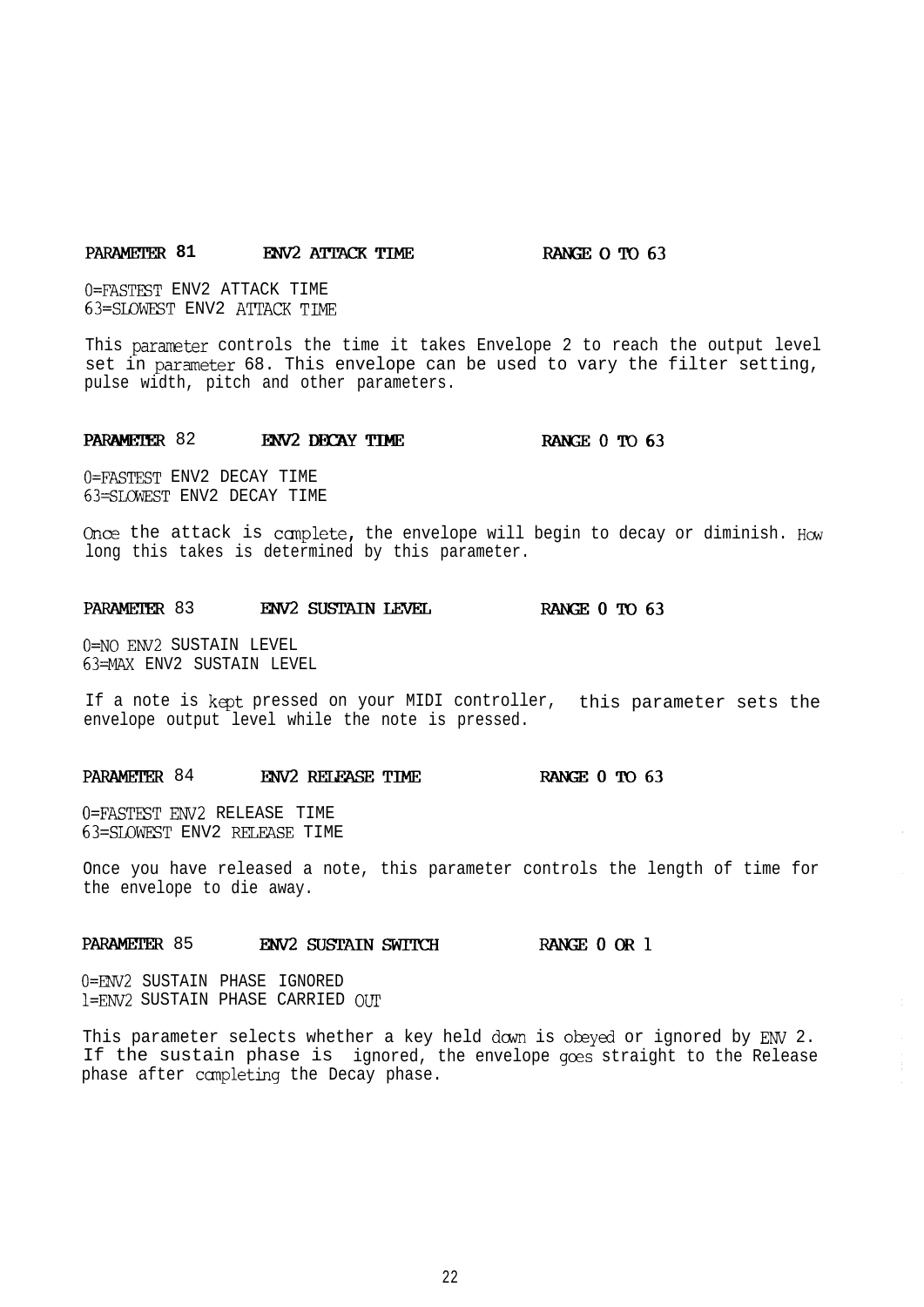### **PARAMETER 86 EWV2 KEY FOLLOW RANGE 0 TO 15**

O=NO ENV2 KEYBOARD FOLLOW (BNV CONSTANT ACROSS KEY RANGE) 15=MAX ENV2 KEYBOARD FOLm (ENV TIME DECREASE AS NOTE PITCH RISES)

This parameter can shorten the Decay and Release times for ENV2 on higher frequency notes.

#### PARAMETER 87 ENV2 VELOCITY TO AMPLITUDE SENSITIVITY RANGE 0 TO 15

O=NO SENSITIVITY TO NOTE VELOCITY (ENV2 ALWAYS AT MAX LEVEL)

15=MAX SENSITIVITY TO NOTE VELOCITY (ENV2 AMPLITUDE IS EXPONENTIALLLY PROPORTIONAL TO NOTE VELOCITY)

Use this parameter to tailor the effect of key velocity on the output level of ENV<sub>2</sub>.

### PARAMETER 88 **WELCCITY TO ATTACK TIME SENSITIVITY** RANGE O TO 15

0=NO ATTACK SENSITIVITY TO VELOCITY (ATTACK TIME SET BY ENV2 ATTACK PARAMETER)

15=MAX ATTXK SENSITIVITY TO VELOCITY (ATTACK TIME VARIES IN RELATION TO KEY VELOCITY UP TO SETTING ON ENV2 ATTACK PARAMETER)

This parameter allows the attack time of ENV2 to be lengthened by notes with low velocity values.

Now all the parameter functions and ranges have been explained, you can start to create your own new sounds. If any aspect of the parameters is unclear, try changing the value of the parameter in question on a sound already made. Its function should soon become clear. Use banks 6 and 7 to store your own sounds.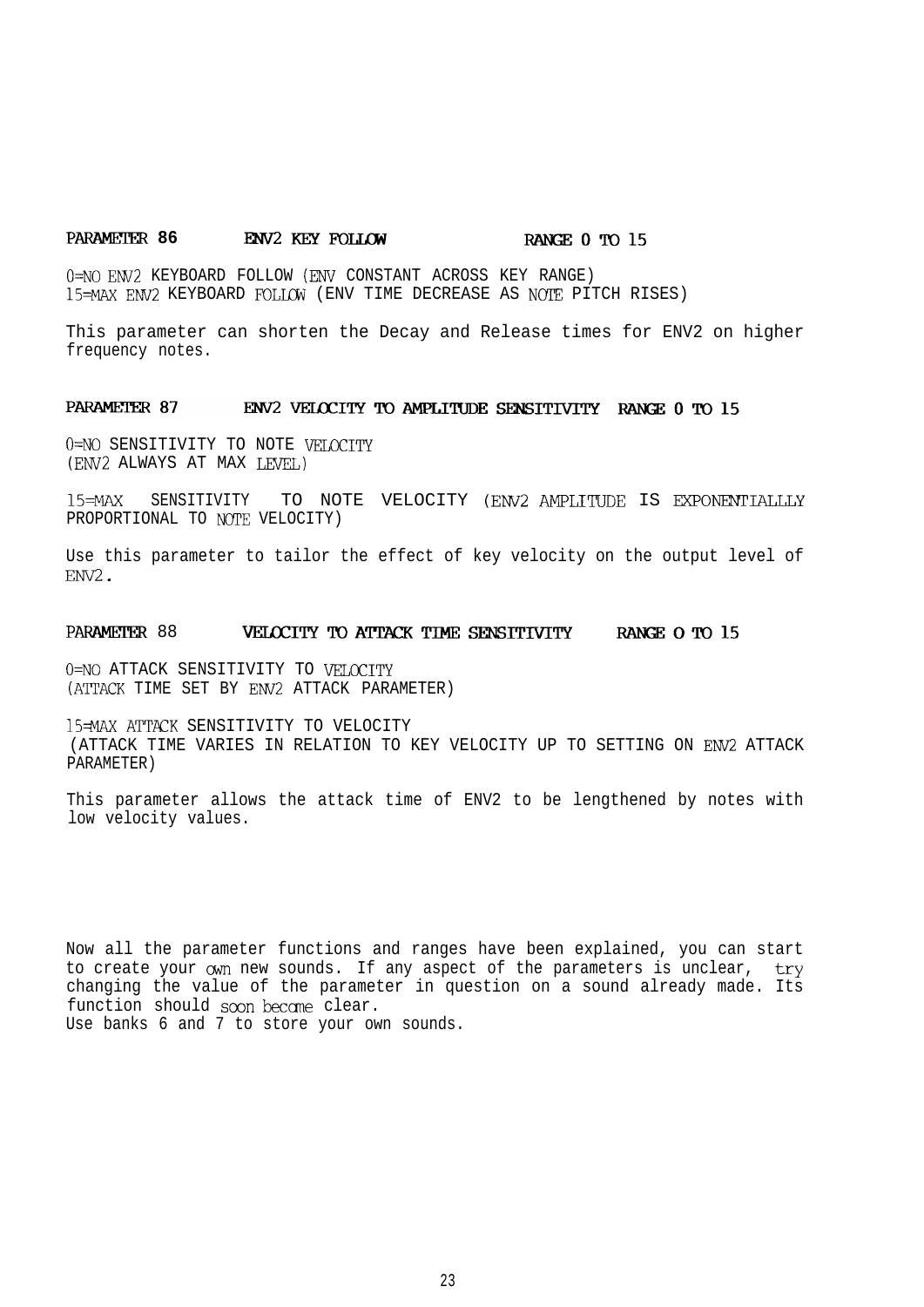## BANK 8 - THE PERFORMANCE EDIT PARAMETERS

One of the outstanding features of the MS6 is its ability to play more than one sound simultaneously. Any combination of up to six different voices from the ROM or RAM sounds can be combined into a Multi-timbral performance. 64 of these performances can be stored in the memory of the MS6.

Of course, the six voices of the MS6 do not all have to be different, and where this is the case, a split keyboard or monophonic unison performance with or without detune can be programmed.

Firstly, let us see how to program a Multi-timbral performance.

Ensure you are in Bank 8 of the MS6.

Enter EDIT mode, and a set of parameters will be available as follows:

**PARAMETER 11 INSTRUMENT 1 BANK NUMBER RANGE 1 TO 6** 

Choose the Bank fram which you want the first sound to be called from. Note that sounds in Bank 7 cannot be used in a performance memory.

PARAMETER 12 INSTRUMENT 1 TONE NUMBER FANGE 11 TO 88 Choose the Patch (Tone) number of the sound you require from the Bank of sounds you have selected in the previous parameter.

PARAMETER 13 **INSTRUMENT 1 NUMBER OF VOICES** RANGE 0 TO 6

Set here the number of voices you wish to allocate to this sound. This allows you to program polyphonic sections as well as monophonic sections within a performance memory.

**PARAMETER** 14 **INSTRUMENT 1 BOTTOM LIMIT RANGE CO TO** b7



This parameter sets the bottom note limit for the sound you wish to have as Instrument 1. CO is MIDI note 24, and b7 is MIDI note 119. C3 is middle C, which is MIDI note 60. Set in conjuction with the next parameter for the top limit, it is possible to split and layer the MIDI controllers keys into zones capable of playing different sounds and layered sounds even if no key split facility exists on your MIDI controller.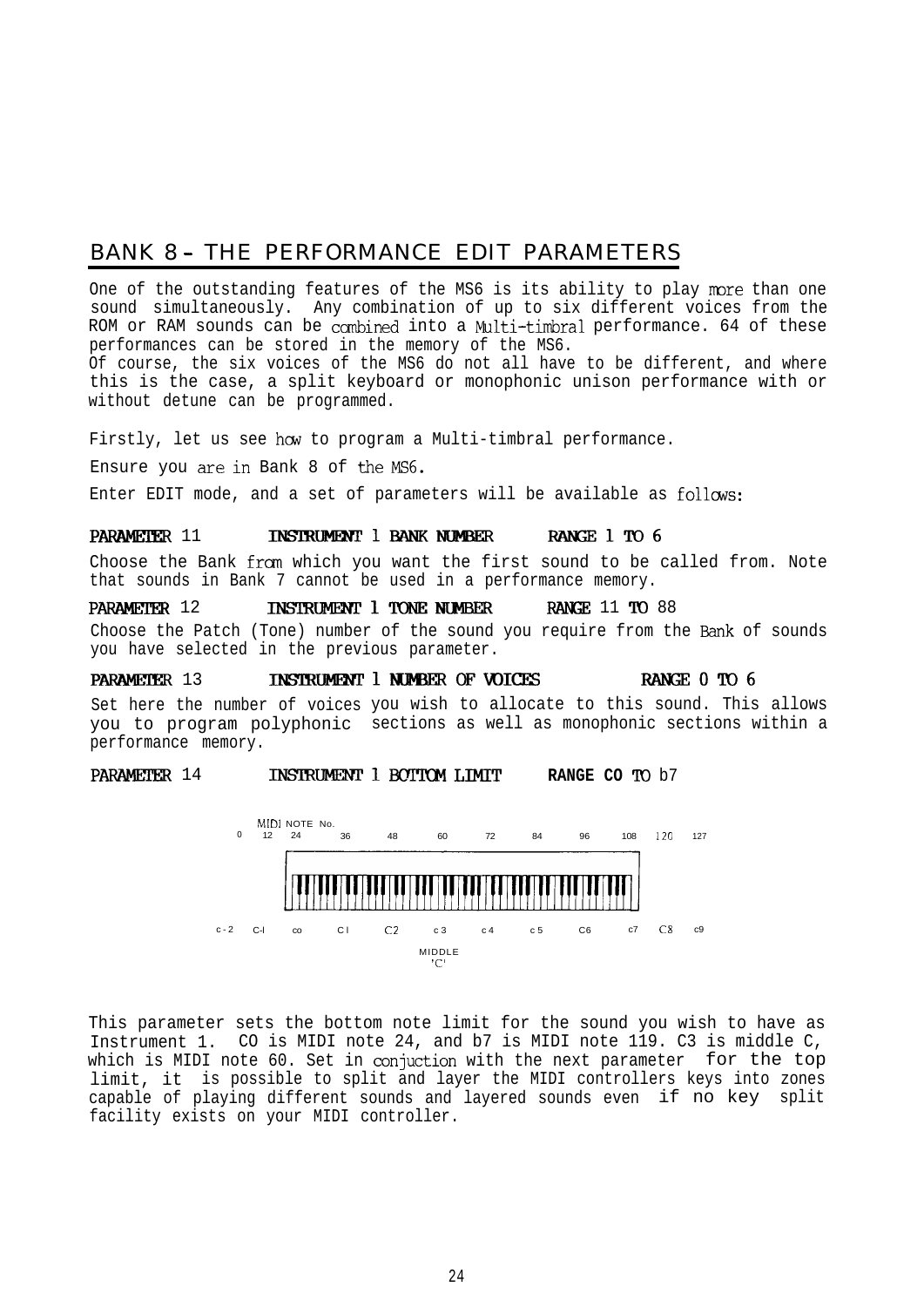### **PARAMETER 15 INSTRUMENT 1 TOP LIMIT RANGE CO TO b7**

**This sets the** top note limit for Instrument 1.

#### PARAMETER 16 INSTRUMENT 1 MIDI RECEIVE CHANNEL RANGE 1 TO 16

Use this parameter to set the MIDI channel you wish Instrument 1 to respond to. Using this parameter, you may have up to six different sounds playing on six different MIDI channels simltaneously.

#### **PARAMETER 17 VOLUME RANGE 0 TO 15**

0=MIN INSTRUMENT 1 VOLUME **15=iWX** INSTRUMENT 1 VOLUME

Use this parameter to adjust the volume of Instrument 1.

Parameters 21-27, 31-37, 41-47, 51-57, & 61-67 refer to the corresponding functions for instruments  $2,3,4,5$  & 6 respectively.

To set up a Multi-timbral performance, set Instrument 1 to a bass sound (parameter 11&12) using one voice (parameter 13). Set the bottom note limit (par.141 to its lowest setting, and the top limit **to** a lowish setting such as b3 (par.15). Put the MIDI channel setting (par.16) on channel 1, and the volume setting on 15 (par.17).

Then put a string sound on Instrument 2 using four voices with a bottom limit of C4 to a top limit of b5, on MIDI channel 1 and volume setting 15.

Lastly put a Sync lead sound on instrument 3 using the last remaining voice, from C6 to C8 on MIDI channel 1 & volume 15.

You may now simultaneously play a bass sound at the lower end of your MIDI controller, a string sound in the centre, and a lead sound at the top end. Sounds good, dcesn't it?

Write your performance into one of the empty performance memories.

If you had difficulty preparing the above setup, edit some others to get the hang of what is going on in each case.

Scme examples of different performances are already in memory.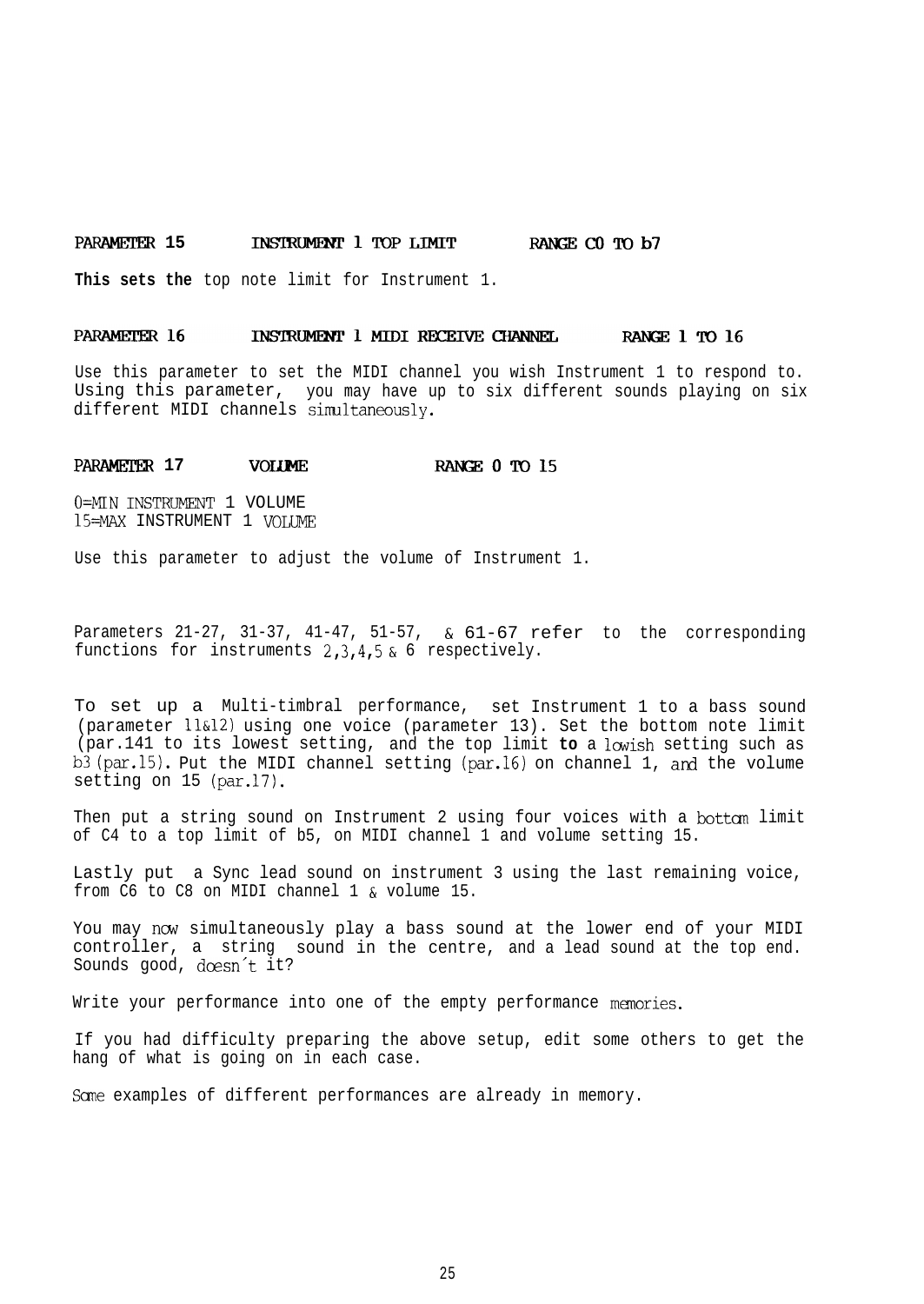To take a sound and play it in MONO made, set up a performance as follows:

Select the sound you require, and use this sound for all six instruments (one voice per Instrument), playing over the same note range on the same MIDI channel.

You may then play all six voices (producing the same sound) on one note. This technique is useful for powerful bass and lead sounds. In this monophonic setting, only one note at a time may be played however. Priority is given to the last note pressed.

Many of you will have already guessed that it is possible to have a different sound for each Instrument in a performance like this. You may play up to six completely different sounds on one note. If you choose six suitable sounds it can sound devastating. Be careful though, it can also sound awful if you don't choose your sounds carefully. Some Multi-timbral mono performances are already prepared in Bank 8.

A variation of this is used for a Unison (mono) detune effect.

First select the sound you would like to use.

Then copy the voice into a spare memory in Bank 6. Next edit the DCO B fine tune (parameter 44), to a new value a couple of counts away from its original setting. Store this edited sound in Bank 6 next to the original sound. Next, edit the DC0 B fine tune a further couple of counts from its original setting, and store this sound in hank 6 next to the last edited sound you stored. Keep changing the DC0 B fine tune and storing subsequent voices until you have six nearly identical sounds stored in Bank 6, with the only difference being each sound having a different DC0 B fine tune setting.

Next create a Multi-timbral performance using those six sounds in mono mode.

The result will be six voices all slightly detuned playing in unison, and sounding very powerful indeed. A number of these performances may be found in Bank 8, and their component detuned sounds in Bank 6.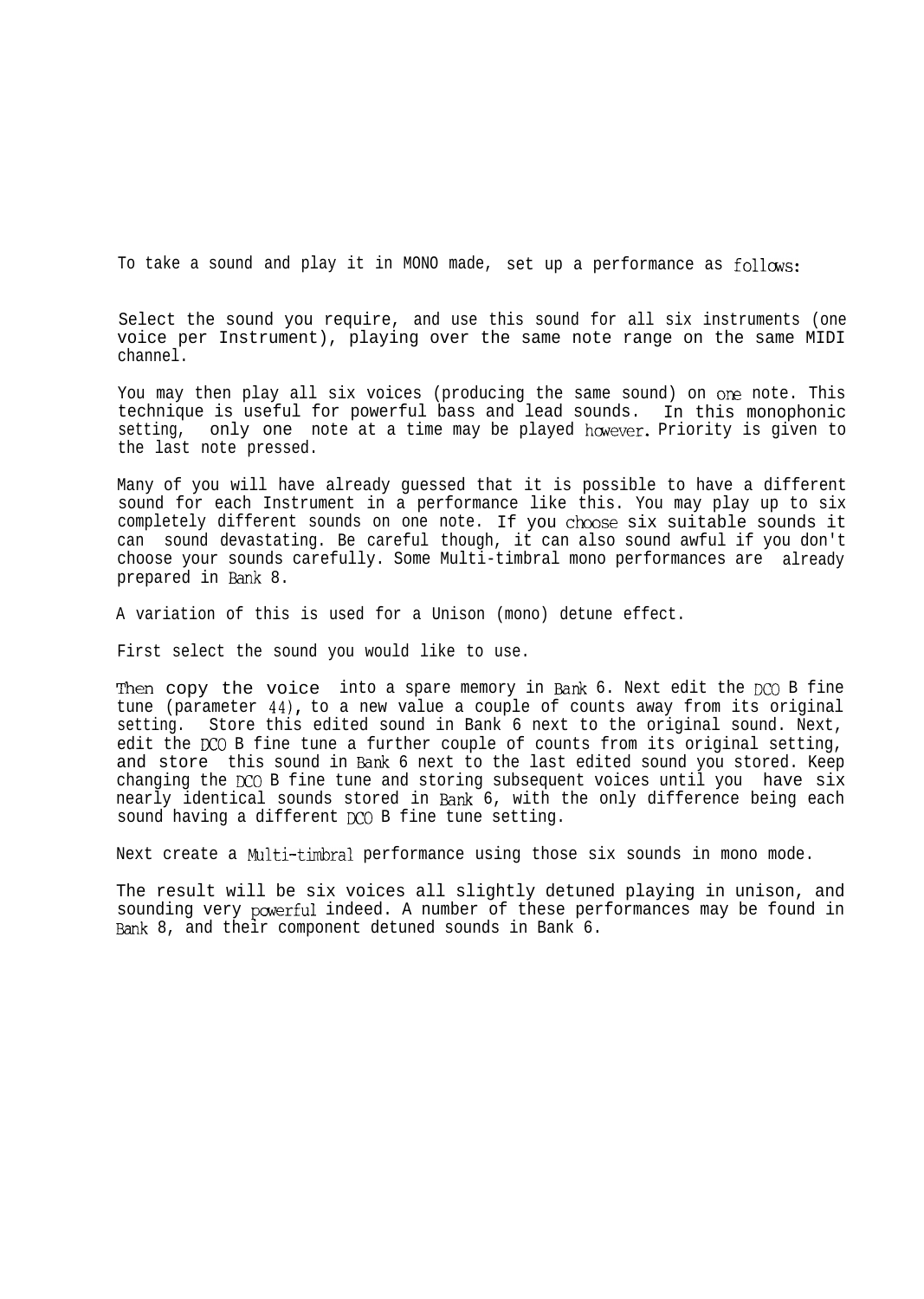## THE UTILITY EDIT PARAMETERS

The Utility edit parameters are also found in Bank 8 EDIT mode, and are used for general functions which affect the whole synthesizer. Each of the functions is explained below. Note that unlike the other parameters, these parameters do not require their settings writing into memory. They are automatically remembered, even after the MS6 is turned off.



Select this parameter to dump the contents of Banks 6 & 7 via the MIDI OUT to another **Ms6** or to a MIDI data storage device. Select parameter 71, which shows St (save tones), and when you are ready to transmit the data, press the VALUE UP button. The St disappears for a few seconds while the MIDI data is being sent, and then dn (done) appears to show that the dump has been carried out.<br>**PARAMETER 72 SAVE PERFORMANCE MEMORY**<br>This function dumps all the performance memories in Pank 8 via MIDI SP (s)

This function dumps all the performance memories in Bank **8** via MIDI. SP (save performance) is displayed. Press the VALUE UP key to save the performance memories. The display shows dn when saving is canplete.

### **PARAMETER 73 ILOAD TONE MEMORY**

Select this function when you wish to load a new selection of RAM sounds via MIDI into Banks 6 & 7. The new sounds will overwrite the existing sounds in Banks 6 and 7. The display shows lt (load tones). Press the VAIUE UP key and the It disappears until the MIDI data has been sent, when dn appears to confirm the data has been received. Press the EDIT key if you need to escape from this function once you have pressed the VALUE UP key.

### **PARAMETER 74 LOAD PERFORMANCE MEMORY**

Select this function when you wish to load a new selection of performance memories via MIDI into Bank 8. The new memories will overwrite the existing memories in Bank 8. The display shows 1P (load performances). Press the VALUE UP key and the 1P disappears until the MIDI data has been sent, when dn appears to confirm the data has been received. Press the EDIT key if you need to escape from this function once you have pressed the VAIUE UP key.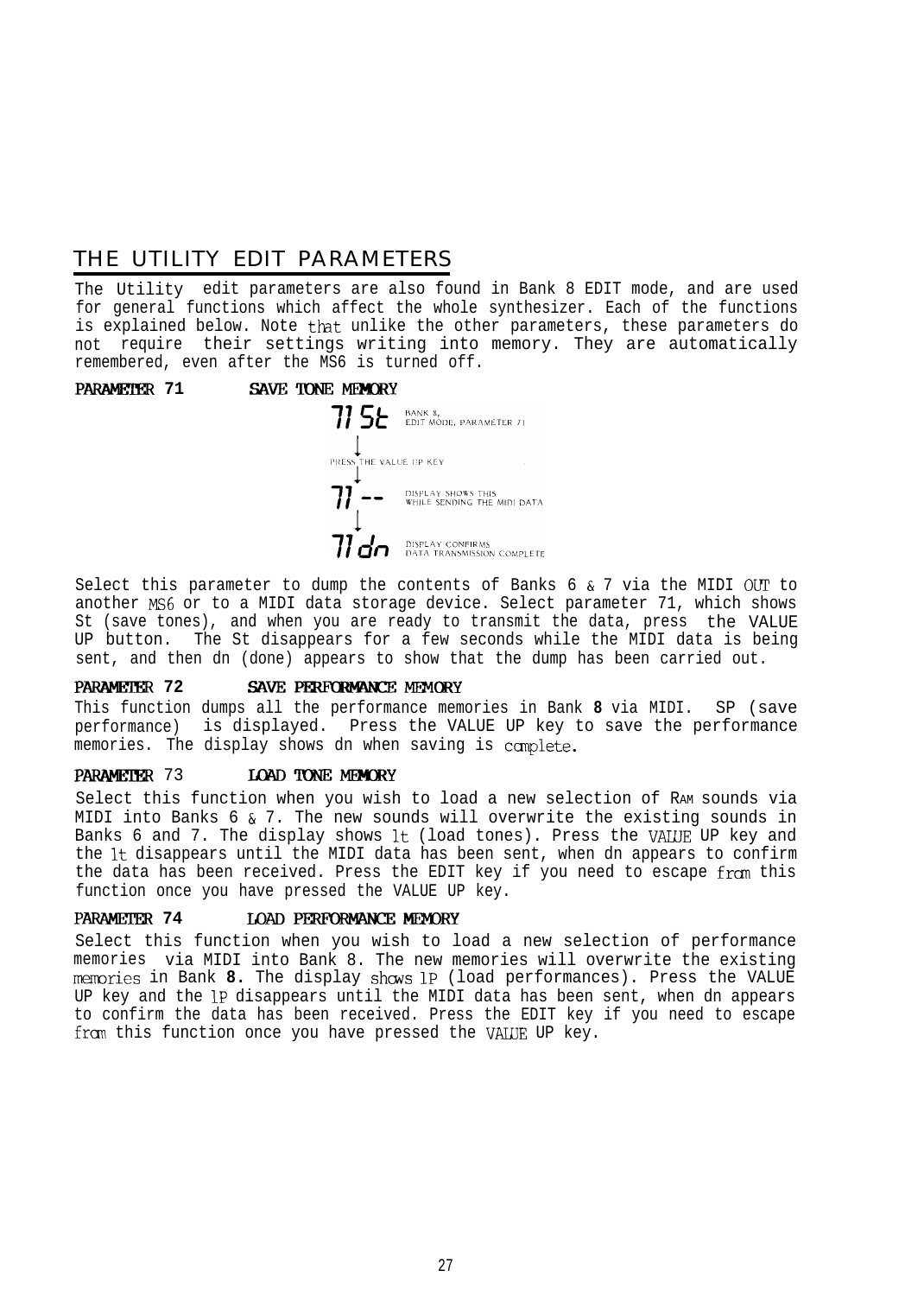### **PARAMETER 81 BASIC RECEIVE MIDI CHANNEL RANGE 0 TO 16**

 $0=$ CMNI ON l=CHANNFL 1  $16 = \text{CHANNET}$ , 16

You have already seen this parameter before, but have not used Omni mode. In Omni mode, the MS6 will respond to MIDI data received on any MIDI channel. Any other setting, and the MS6 will respond to data on that corresponding MIDI channel only. Note that the Multi-timbral performance memories are unaffected by this

setting, and will receive data according to the parameters in their memory. This MIDI channel setting applies only to single sounds played in POLY mode.

#### **PARAMETER 82** MIDI OVERFLOW ON/OFF RANGE 0 OR 1

0=MIDI OVERFLOW OFF l=MIDI OVERFLOW ON

One excellent feature of the MS6 is the MIDI overflow function. If this function is selected, and all six voices are busy being played, any additional notes over the six the MS6 can play at one time are retransmitted via the MIDI CUT socket to a second MS6 synthesizer module. In this way, two MS6's can produce a 12 note polyphonic synthesizer when the first is set to MIDI overflow. Three MS6's gives 18 note polyphony. Imagine additional MS6's connected to produce a monster set-up capable of playing dozens of notes and dozens of different sounds simultaneously. This can be reality if you get some more MSG's!

### PARAMETER 83 CALIBRATEDCO'S

The Digitally Controlled Oscillators in your MS6 have already been calibrated before the unit left the factory, and will remain stable in normal use. Should you at any time feel that you would like to re-calibrate the DCO's to ensure accurate waveforms, before a recording session for example,select this function. Cl is displayed until you press the VALUE UP key, when the MS6 will begin to calibrate both oscillators in each voice, first at low frequencies, and then at high frequencies. This process takes a minute or so, and cannot be stopped once started. When calibration is complete, dn is displayed to confirm this.

# PARAMETER 84 IOTAL INSTRUMENT TUNING RANGE -31 To +31

 $-31 = -93$  CENTS  $0 = A=440 Hz$ +31 = +93 CENTS

When playing with other instruments, you may wish to tune the pitch of the whole MS6 to that of another instrument. Use this function to adjust the total MS6 tuning.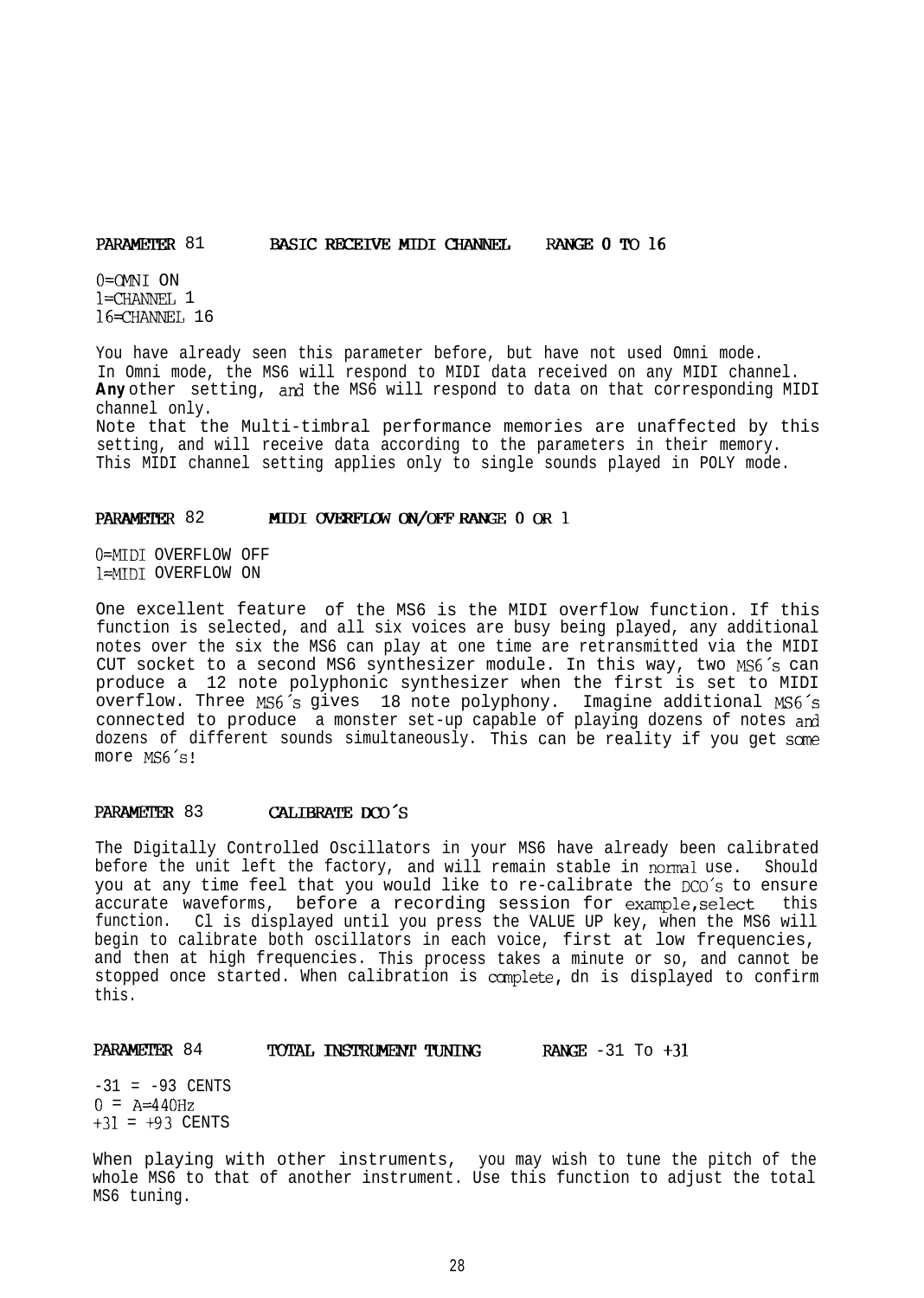## PATCH NUMBER CONVERSION TABLE

| PROG.No.         | PATCH  | PROG.No. | PATCH          |
|------------------|--------|----------|----------------|
| $\mathbf 1$      | $11\,$ | 31       | 47             |
| $\sqrt{2}$       | 12     | 32       | $4\,8$         |
| $\sqrt{3}$       | 13     | 33       | 51             |
| $\sqrt{4}$       | 14     | 34       | 52             |
| 5                | 15     | 35       | 53             |
| $\boldsymbol{6}$ | 16     | 36       | 54             |
| 7                | $17\,$ | 37       | 55             |
| $\mathsf a$      | la     | 38       | 56             |
| 9                | 21     | 39       | 57             |
| 10               | 22     | $40$     | 58             |
| 11               | 23     | 41       | 61             |
| $12$             | 24     | 42       | 62             |
| 13               | 25     | 43       | 63             |
| 14               | 26     | $4\,4$   | 64             |
| 15               | 27     | 45       | 65             |
| 16               | 28     | 46       | 66             |
| $17\,$           | 31     | 47       | 67             |
| 1a               | 32     | $4\,8$   | 68             |
| 19               | 33     | 49       | 71             |
| $20\,$           | 34     | 50       | 72             |
| 21               | 35     | 51       | 73             |
| 22               | 36     | 52       | 74             |
| 23               | 37     | 53       | 75             |
| 24               | 38     | 54       | 76             |
| $25\,$           | 41     | 55       | 77             |
| $26\,$           | 42     | 56       | 78             |
| $2\,7$           | 43     | 57       | al             |
| 28               | $4\,4$ | 58       | a2             |
| 29               | 45     | 59       | a3             |
| 30               | 46     | 60       | a <sub>4</sub> |
|                  |        | 61       | a5             |
|                  |        | 62       | 86             |
|                  |        | 63       | a7             |
|                  |        | 64       | 88             |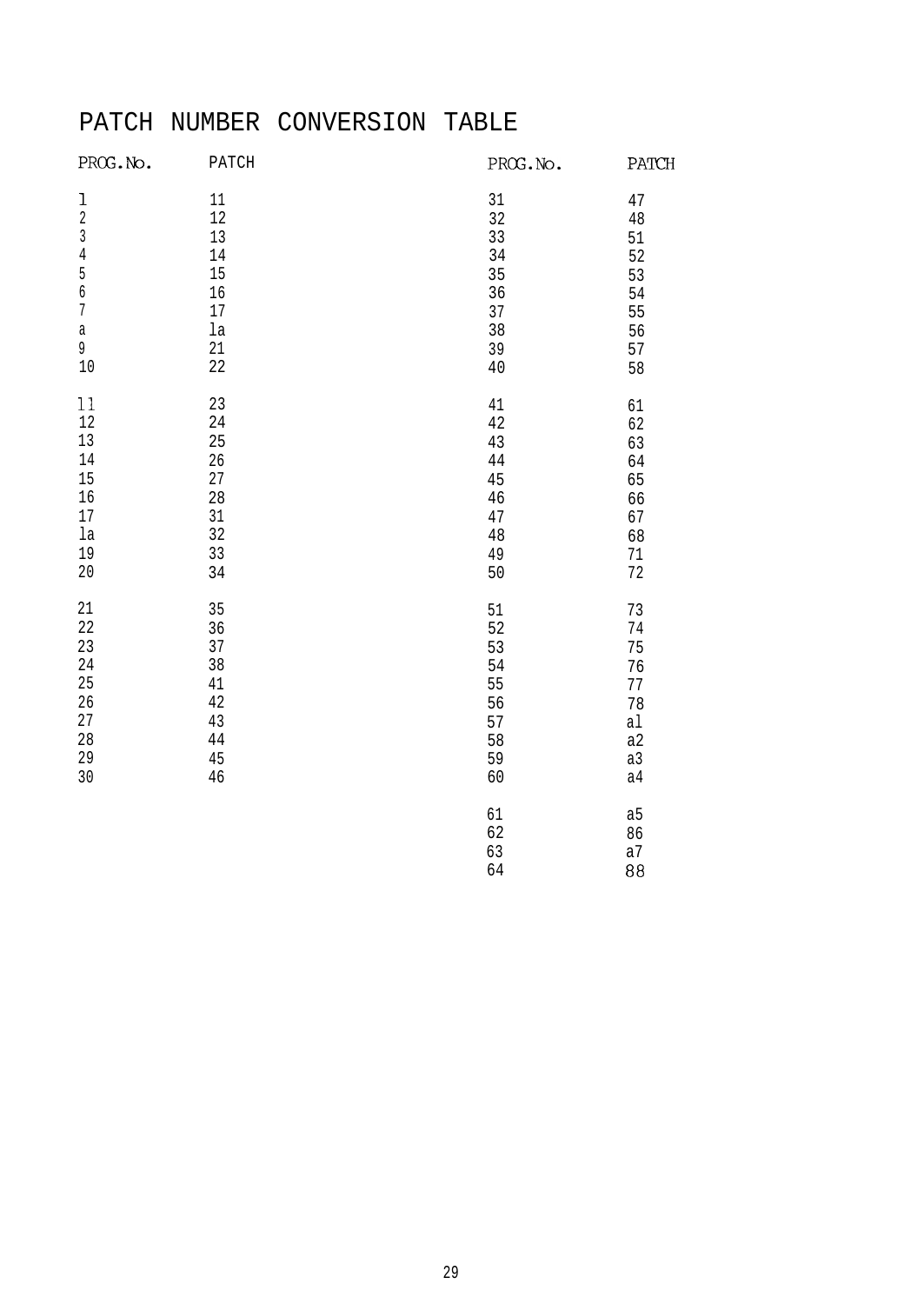### MIDI EXCLUSIVE DATA FORMAT

On Initiating a SAVE TONE MEMORY or SAVE PERFORMANCE MEMORY the MS6 will transmit a data dump with the following format.

Note :

X specifies undefined bits. When processing this dump data mask these undefined bits.

TONE MEMORY

HEADER ------

| Byte No | Value    | Description                  |
|---------|----------|------------------------------|
|         | 11110000 | <b>EXCLUSIVE</b>             |
|         | 00110110 | CHEETAH MARKETING I.D. CODE  |
|         | 00000010 | PRODUCT DESIGN CODE          |
|         | 00000000 | MS6 SYNTH MODULE DATA PACKET |
|         | 00000000 | TONE DATA IDENTIFIER         |

Certain parameters ( Such as DC0 A LFO depth ) will be split into two bytes. If this is the case the first byte will contain the most significant bit or bits of that parameter. The range will be specified for BOTH bytes.

Those parameters having a NEGATIVE value (Such as DC0 A to B MIX ) will again be split into two bytes. When the two bytes are assembled into one, the first byte is the most significant Nybble. The most significant Nybble is redundant in all cases. The format is :-

|          |  | $FF - hex -1$   |  |  |
|----------|--|-----------------|--|--|
|          |  | $FE - hex -2$   |  |  |
|          |  | $FD - hex = -3$ |  |  |
| etc.etc. |  |                 |  |  |

| Byte No        | Value           | Description            | Range                                 |
|----------------|-----------------|------------------------|---------------------------------------|
|                |                 |                        |                                       |
| 6              | 0000XXSS        | DCO A SHAPE            | $SS = 0$<br>$-2$                      |
| $\overline{7}$ | 0000XXSS        | DCO B SHAPE            | $SS = 0 -$<br>$\overline{\mathbf{3}}$ |
| $\bf 8$        | 0000WWWW        | DCO A PULSE WIDTH      | $ww = 0 - 15$                         |
| 9              | 0000WWWW        | DCO B PULSE WIDTH      | 15<br>$ww = 0 -$                      |
| 10             | 0000XXRR        | DCO A RANGE            | $RR = 0 -$<br>$\overline{3}$          |
| 11             | 0000XXRR        | DCO B RANGE            | $RR = 0 - 3$                          |
| 12             | 0000XXLL        | DCO A LFO DEPTH        | $LL =$                                |
| 13             | <b>OOOOLLLL</b> |                        | LLLL<br>63<br>0.<br>۰<br>$=$          |
| 14             | 0000XXLL        | DCO B LFO DEPTH        | $LL =$                                |
| 15             | 0000LLLL        |                        | LLLL<br>63<br>0<br>$=$<br>aan.        |
| 16             | <b>OOOOEEEE</b> | DCO A ENV DEPTH        | <b>EEEE</b><br>$=$                    |
| 17             | <b>OOOOEEEE</b> | DCO A ENV DEPTH        | $+63$<br><b>EEEE</b><br>$-63$<br>o :  |
| 18             | <b>OOOOEEEE</b> | DCO B ENV DEPTH        | <b>EEEE</b><br>$\Box$                 |
| 19             | <b>OOOOEEEE</b> | DCO B ENV DEPTH        | $+63$<br><b>EEEE</b><br>$-63$<br>$=$  |
| 20             | <b>OOOOMMMM</b> | DCO A TO B MIX         | $MMM =$                               |
| 21             | <b>OOOOMMMM</b> | DCO A TO B MIX         | $+31$<br><b>MMMM</b><br>$-31$<br>$=$  |
| 22             | <b>OOOOCCCC</b> | DCO A COARSE<br>' TUNE | CCCC<br>$\ddot{z}$                    |
| 23             | 0000CCCC        | DCO A COARSE TUNE      | $+12$<br>$\Xi$<br>$-12$<br>cccc       |
| 24             | 0000000P        | DCO A PWM SELECT       | $=$ LFO $1$ =ENV<br>Ρ<br>$= 0$        |
| 25             | 0000000P        | DCO B PWM SELECT       | $= 0$<br>$\Box$<br>LFO 1=ENV<br>P     |
| 26             | 0000CCCC        | DCO B COARSE TUNE      | cccc<br>$\overline{\phantom{a}}$      |
| 27             | 0000CCCC        | DCO B<br>COARSE TUNE   | $+12$<br>$-12$<br>cccc<br>$\simeq$    |
| 28             | <b>OOOOFFFF</b> | DCO B FINE TUNE        | FFFF<br>$=$                           |
| 29             | <b>OOOOFFFF</b> | DCO B FINE TUNE        | FFFF<br>$+31$<br>4.<br>$-31$<br>$=$   |
| 30             | 0000000Y        | DCO A TO B SYNC        | $1 = ON$<br>Y Q O=OFF                 |
| 31             | 00000022        | DCO A TO B MIX ENV SEL | $1 = ENV1$ $2 = ENV2$<br>$ZZ =$       |
| 32             | 000000ee        | DCO A ENV SELECT       | $1 = ENV1$ $2 = ENV2$<br>$ee =$       |
| 33             | 000000ee        | DCO B ENV SELECT       | $1 = ENV1$ $2 = ENV2$<br>$ee =$       |
| 34             | 0000BBBB        | DCO A BEND DEPTH       | BBBB = $0 - 12$                       |
| 35             | <b>OOOOBBBB</b> | DCO B BEND DEPTH       | $0 - 12$<br>$BBBB =$                  |
| 36             | 0000XXpp        | DCO A AND B PWM RATE   | $pp =$                                |
| 37             | $0000$ pppp     |                        | $-63$<br>0<br><b>PPPP</b><br>$=$      |
| 38             | 0000XXdd        | DCO A PWM DEPTH        | $dd =$                                |
| 39             | 0000dddd        |                        | dddd<br>$0 - 63$<br>$=$               |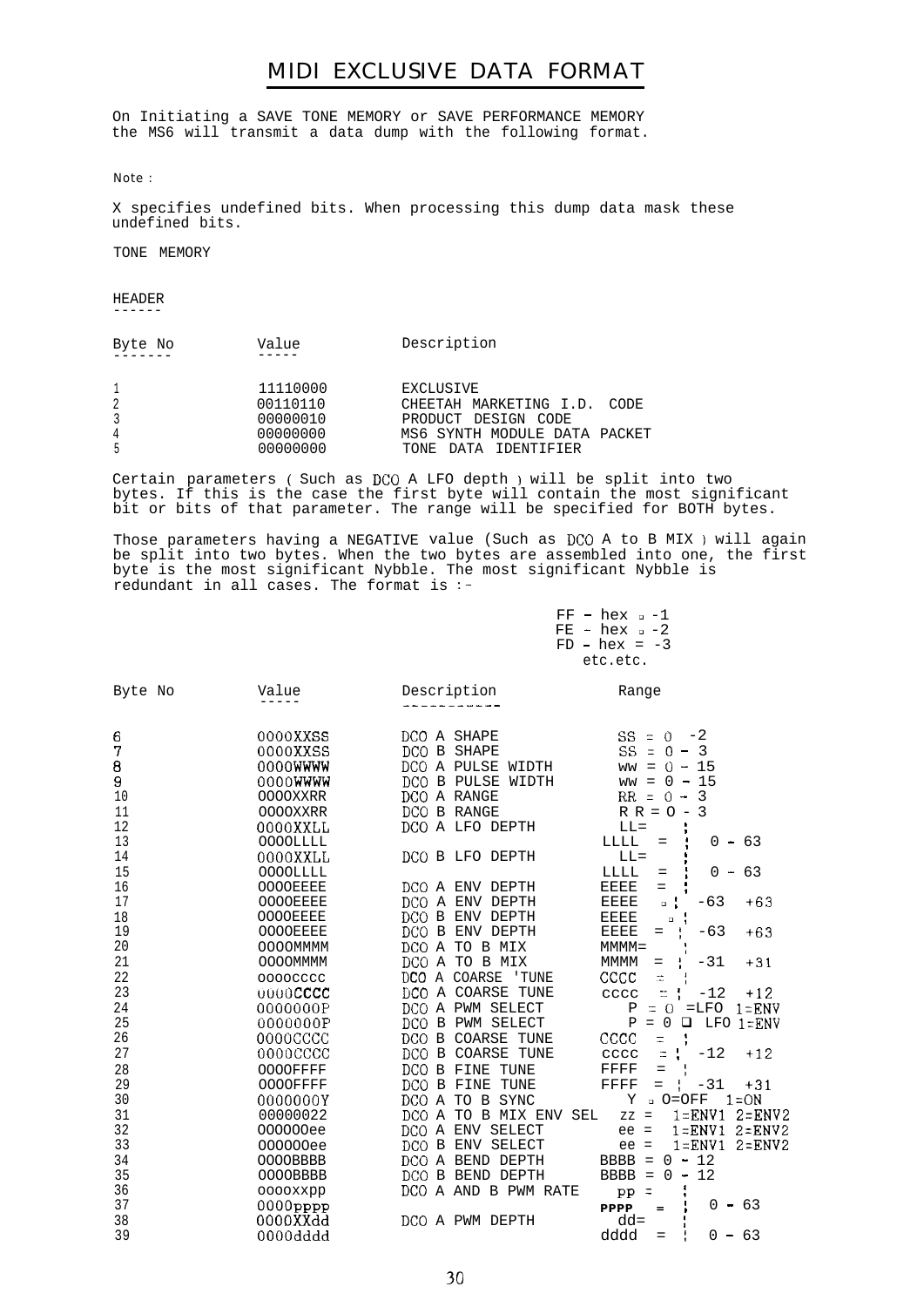| 40             | 0000XXdd        | DCO B PWM DEPTH                      | $dd =$                            |                               |
|----------------|-----------------|--------------------------------------|-----------------------------------|-------------------------------|
| 41             | 0000dddd        |                                      | dddd<br>$=$                       | $0 - 63$                      |
| 42             | 0000Xfff        | FILTER CUTOFF FREQ                   | ff $=$                            |                               |
| 43             | 0000ffff        |                                      | ffff<br>$=$                       | 0 - 99                        |
| 44             | $0000$ XX $rr$  | FILTER RESONANCE                     | rr<br>$\Box$                      |                               |
| 45             | $0000 \tt rrr$  |                                      | rrrr                              | 63<br>$0 -$                   |
| 46             | 0000XX11        | FILTER LFO DEPTH                     | $11 -$<br>$\equiv$                |                               |
| 47             | 00001111        |                                      | 1111<br>$\blacksquare$            | +63<br>$-63$                  |
| 48             | $0000$ XXmm     | FILTER ENV DEPTH                     | mm<br>$=$                         |                               |
| 49             | $0000$ mmmm     |                                      | $mmm =$                           | +63<br>$-63$                  |
| 50             | 0000XXXX        | UNDEFINED                            |                                   |                               |
| 51             |                 | FILTER ENV SELECT                    | SS.                               | $= 1$ =ENV1 2=ENV2            |
|                | 0000XXSS        | FILTER KEY FOLLOW                    | kk=                               |                               |
| 52             | 0000XXkk        |                                      |                                   | $0 - 63$                      |
| 53             | 0000kkkk        |                                      | kkkk<br>$=$                       |                               |
| 54             | 0000qqqq        | ENV 1 KEY FOLLOW                     | $\frac{1}{2}$ aggga = 0<br>$\sim$ | -15                           |
| 55             | 0000hhhh        | ENV 1 VEL TO VOL SENS hhhh =         | $0 -$                             | 15                            |
| 56             | 0000XXaa        | ENV 1 ATTACK                         | $aa =$                            |                               |
| 57             | 0000aaaa        |                                      | $aaaa =$                          | $0 - 63$                      |
| 58             | 0000XXbb        | ENV 1 DECAY                          | bb=                               |                               |
| 59             | 0000PPPP        |                                      | bbbb<br>$\qquad \qquad =$         | 0 - 63                        |
| 60             | 0000XXCC        | ENV 1 SUSTAIN                        | $cc =$                            |                               |
| 61             | <b>OOOOCCCC</b> |                                      | cccc<br>$\blacksquare$            | -63<br>0.<br>$\sim$           |
| 62             | 0000XX.j.j      | ENV 1 RELEASE                        | jj<br>$\equiv$                    |                               |
| 63             | 0000jjj,j       |                                      | tttt<br>$\equiv$                  | $0 - 63$                      |
| 64             | 0000qqqq        | ENV<br>2<br>KEY FOLLOW               | 0<br>gggg<br>$\equiv$             | 15                            |
| 65             | 0000hhhh        | ENV 2 VEL TO VOL SENS hhhh =         | $\Omega$                          | 15                            |
| 66             | 0000XXaa        | 2 ATTACK<br>ENV                      | aa =                              |                               |
| 67             | 0000aaaa        |                                      | $aaaa =$                          | $0 - 63$                      |
| 68             | 0000XXbb        | ENV 2 DECAY                          | bb=                               |                               |
|                |                 |                                      | bbbb<br>$=$                       | 63<br>0 –                     |
| 69<br>70       | 0000pppp        | 2                                    |                                   |                               |
|                | 0000XXCC        | SUSTAIN<br>ENV                       | $CC =$                            |                               |
| 71             | <b>OOOOCCCC</b> |                                      | $cccc =$                          | $0 - 63$                      |
| 72             | 0000XXjj        | ENV 2 RELEASE                        | jj =                              |                               |
| 73             | 0000jjjj        |                                      | tttt<br>$\equiv$                  | $0 - 63$                      |
| 74             | 0000iiii        | 1<br>VEL TO ATK SENS<br>ENV          | iiii<br>0<br>$\equiv$             | 15                            |
| 75             | 00000000        | ENV 2 VEL TO ATK SENS 0000           | = 0 - 15                          |                               |
| 76             | 0000000W        | SUSTAIN SWITCH<br>ENV<br>1           | $W =$                             | $O=OFF$ $1=ON$                |
| 78             | 0000000y        | 2<br>SUSTAIN SWITCH<br>ENV           | $y =$                             | $O=OFF 1=ON$                  |
| 79             | 0000XXtt        | LFO DELAY TIME                       | $tt =$                            |                               |
| 80             | 0000tttt        |                                      | tttt<br>$\equiv$                  | $0 -$<br>63                   |
| al             | 0000XXXX        | UNDEFINED                            |                                   |                               |
| a2             | 0000XXVV        | LFO<br>SHAPE                         | VV<br>$=$                         | -3<br>$\circ$ -               |
| a3             | <b>0000xxuu</b> | LFO<br>FREQUENCY                     | 一二<br>uu                          |                               |
| a4             | 0000uuuu        |                                      | $uuuu =$                          | $0 - 63$                      |
| a <sub>5</sub> | 0000000Z        | LFO PITCH MOD<br>SELECT              | Ζ                                 | $\circ$ O=WHEEL 1=PRESSURE    |
| 86             | 00000002        | LFO FILTER MOD SELECT                | $z = 0$ = WHEEL                   | 1=PRESSURE                    |
| a7             | 0000XXVV        | VCA VOLUME                           | $vv =$                            |                               |
| 88             | 0000VVVV        |                                      | <b>VVVV</b><br>$\Box$             | $0 - 63$                      |
| a9             | 0000XXQQ        | FILTER PRESSURE DEPTH                |                                   |                               |
| 90             |                 |                                      | QQ=                               |                               |
| 91             | 00000000        |                                      | QQQQ<br>$\equiv$                  | $0 - 63$                      |
| 92             | 0000TTTT        | LFO PITCH MOD DEPTH                  | $TTTT = 0 -$                      | -15                           |
|                | 0000YYYY        | LFO FILTER MOD DEPTH YYYY = $0 - 15$ |                                   |                               |
| 93             | 0000000D        | DCO A BEND SELECT                    |                                   | $D = O = PRESSURE 1 = WHEREL$ |
| 94             | 0000000D        | DCO B BEND SELECT                    |                                   | $D = O = PRESSURE 1 = WHEREI$ |
| 95             | 0000XXNN        | DCO A TO B MIX ENV DPTH NN =         |                                   |                               |
| 96             | 0000NNNN        |                                      | $NNNN =$                          | $-63$<br>$+63$                |
|                |                 |                                      |                                   |                               |

### \_-. -------\_-- 95 x 90 BYTES FOR NEXT 95 TONES ~~\_-\_\_-\_\_\_\_\_\_\_\_\_\_--\_-\_-----\_\_--

8646 11110111 END OF EXCLUSIVE

## PERFORMANCE MEMORY

#### HEADER ------

| Byte No | Value                                                    | Description                                                                                                                           |
|---------|----------------------------------------------------------|---------------------------------------------------------------------------------------------------------------------------------------|
|         | 11110000<br>00110110<br>00000010<br>00000000<br>00000001 | <b>EXCLUSIVE</b><br>CHEETAH MARKETING I.D. CODE<br>PRODUCT DESIGN CODE<br>MS6 SYNTH MODULE DATA PACKET<br>PERFORMANCE DATA IDENTIFIER |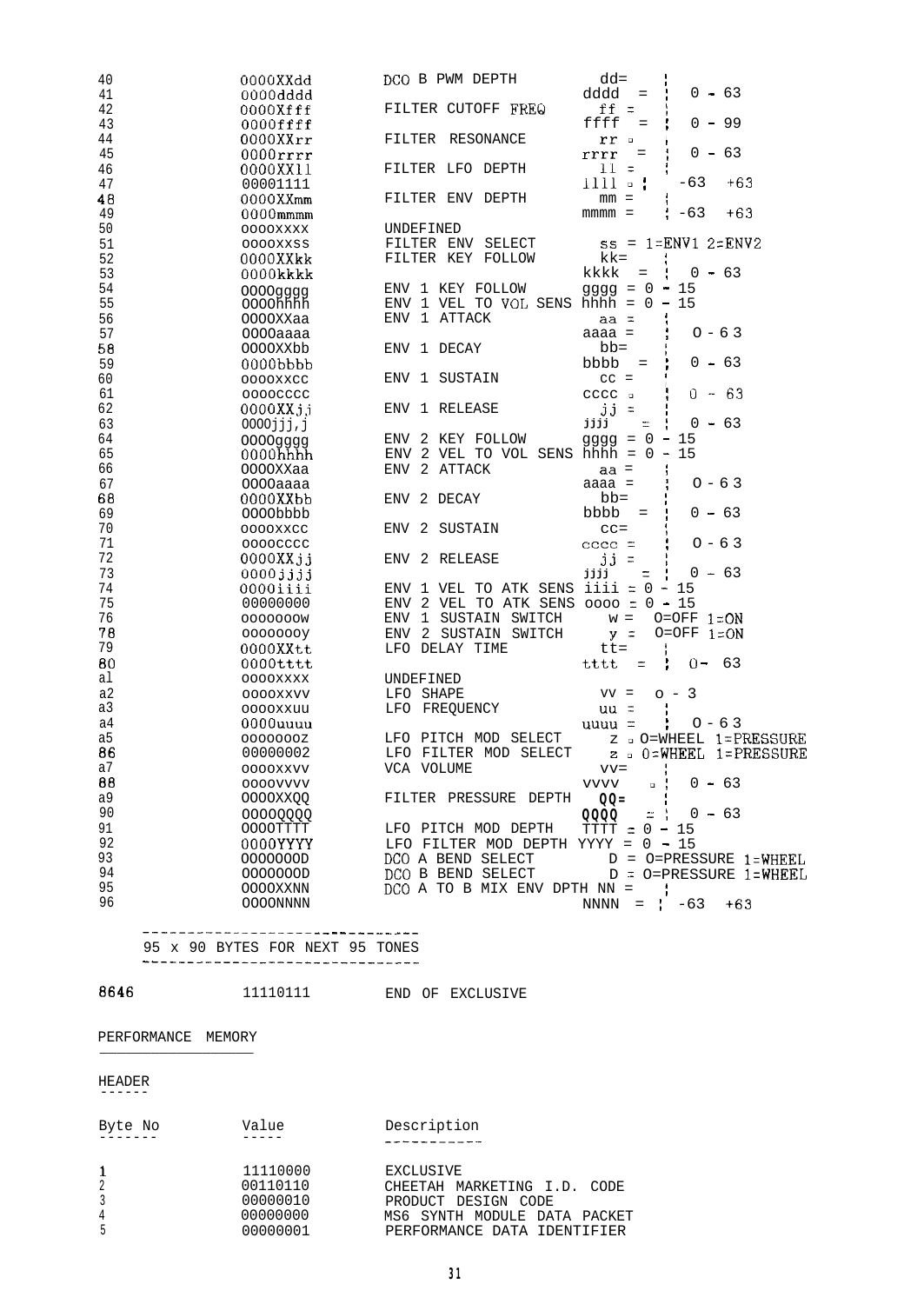INSTRUMENT 1

| Byte No<br>-------                                       | Value                                                                                                                              | Description                                                                                                                                                                                                                                                                       | Range                                                                                                                                                                        |
|----------------------------------------------------------|------------------------------------------------------------------------------------------------------------------------------------|-----------------------------------------------------------------------------------------------------------------------------------------------------------------------------------------------------------------------------------------------------------------------------------|------------------------------------------------------------------------------------------------------------------------------------------------------------------------------|
| 6<br>7<br>8<br>9<br>10<br>11<br>12<br>13<br>14<br>15     | U000TTTT<br>OOOOTTTT<br>0000BBBB<br>0000VVVV<br>0000LLLL<br>0000LLLL<br>0000MMMM<br>0000MMMM<br>0000VVVV<br>00000000               | TONE NUMBER 1st DIGIT<br>TONE NUMBER 2nd DIGIT<br>BANK NUMBER<br>VOICES USED<br>MIDI BOTTOM LIMIT 1st DIGIT-hex LLLL a 1 - 7<br>MIDI BOTTOM LIMIT 2nd DIGIT-hex LLLL = $0 - F$<br>MIDI TOP LIMIT 1st DIGIT-hex<br>MIDI TOP LIMIT 2nd DIGIT-hex<br>VOLUME<br>MIDI CHANNEL          | $TTTT = 1 - 8$<br>$TTTT = 1 - 8$<br>$BBBB = 1 - 7$<br>$VVVV = 0 - 6$<br>$MMM = 1 - 7$<br>$MMM = O - F$<br>$vvvv = 0 - 15$<br>$cccc = 0 - 15$                                 |
| INSTRUMENT <sub>2</sub><br>------------                  |                                                                                                                                    |                                                                                                                                                                                                                                                                                   |                                                                                                                                                                              |
| Byte No<br>-------                                       | Value                                                                                                                              | Description<br>the contract and contract the contract                                                                                                                                                                                                                             | Range                                                                                                                                                                        |
| 16<br>17<br>18<br>19<br>20<br>21<br>22<br>23<br>24<br>25 | 0000TTTT<br>0000TTTT<br>0000BBBB<br>0000VVVV<br>0000LLLL<br>0000LLLL<br>OOOOMMMM<br><b>OOOOMMMM</b><br>0000VVVV<br><b>OOOOCCCC</b> | TONE NUMBER 1st DIGIT<br>TONE NUMBER 2nd DIGIT<br><b>BANK NUMBER</b><br>VOICES USED<br>MIDI BOTTOM LIMIT 1st DIGIT-hex LLLL = $1 - 7$<br>MIDI BOTTOM LIMIT 2nd DIGIT-hex LLLL = $0 - F$<br>MIDI TOP LIMIT 1st DIGIT-hex<br>MIDI TOP LIMIT 2nd DIGIT-hex<br>VOLUME<br>MIDI CHANNEL | $TTTT = 1 - 8$<br>$TTTT = 1 - 8$<br>$BBBB = 1 - 7$<br>$VVVV = 0 - 6$<br>$MMM = 1 - 7$<br>$MMM \circ 0 = F$<br>$vvvv_0 - 15$<br>$cccc = 0 - 15$                               |
| INSTRUMENT 3                                             |                                                                                                                                    |                                                                                                                                                                                                                                                                                   |                                                                                                                                                                              |
| Byte No<br>-------                                       | Value<br>-----                                                                                                                     | Description<br>----------                                                                                                                                                                                                                                                         | Range                                                                                                                                                                        |
| 26<br>27<br>28<br>29<br>30<br>31<br>32<br>33<br>34<br>35 | 0000TTTT<br>0000TTTT<br>0000BBBB<br>0000VVVV<br>0000LLLL<br>0000LLLL<br><b>OOOOMMMM</b><br><b>OOOOMMMM</b><br>0000VVVV<br>0000CCCC | TONE NUMBER 1st DIGIT<br>TONE NUMBER 2nd DIGIT<br>BANK NUMBER<br>VOICES USED<br>MIDI BOTTOM LIMIT 1st DIGIT-hex LLLL a 1 - 7<br>MIDI BOTTOM LIMIT 2nd DIGIT-hex LLLL = $0 - F$<br>MIDI TOP LIMIT 1st DIGIT-hex<br>MIDI TOP LIMIT 2nd DIGIT-hex<br>VOLUME<br>MIDI CHANNEL          | $TTTT = 1 - 8$<br>$TTTT = 1 - 8$<br>$BBBB = 1 - 7$<br>$VVVV = 0 - 6$<br>$MMMM = 1 - 7$<br>$MMM = 0 - F$<br>$vvvv = 0 - 15$<br>$cccc = 0 - 15$                                |
| INSTRUMENT 4                                             |                                                                                                                                    |                                                                                                                                                                                                                                                                                   |                                                                                                                                                                              |
| Byte No                                                  | Value                                                                                                                              | Description                                                                                                                                                                                                                                                                       | Range<br>$---$                                                                                                                                                               |
| 36<br>37<br>38<br>39<br>40<br>41<br>42<br>43<br>44       | 0000TTTT<br>0000TTTT<br>0000BBBB<br>0000VVVV<br>0000LLLL<br>0000LLLL<br><b>OOOOMMMM</b><br>MMMOOOO<br>0000VVVV                     | TONE NUMBER 1st DIGIT<br>TONE NUMBER 2nd DIGIT<br><b>BANK NUMBER</b><br>VOICES USED<br>MIDI BOTTOM LIMIT 1st DIGIT-hex LLLL =<br>MIDI BOTTOM LIMIT 2nd DIGIT-hex LLLL = $0 - F$<br>MIDI TOP LIMIT 1st DIGIT-hex<br>MIDI TOP LIMIT 2nd DIGIT-hex<br>VOLUME                         | $TTTT = 1 - 8$<br>TTTT $\circ$ 1 - 8<br>$BBBB = 1 - 7$<br>$VVVV = 0 - 6$<br>- 7<br>- 1<br>$\overline{\phantom{a}}$<br>$MMM =$<br>$1 - 7$<br>$MMM = 0 - F$<br>$vvvv = 0 - 15$ |

45 oooocccc MIDI CHANNEL cccc <sup>q</sup> 0 - 15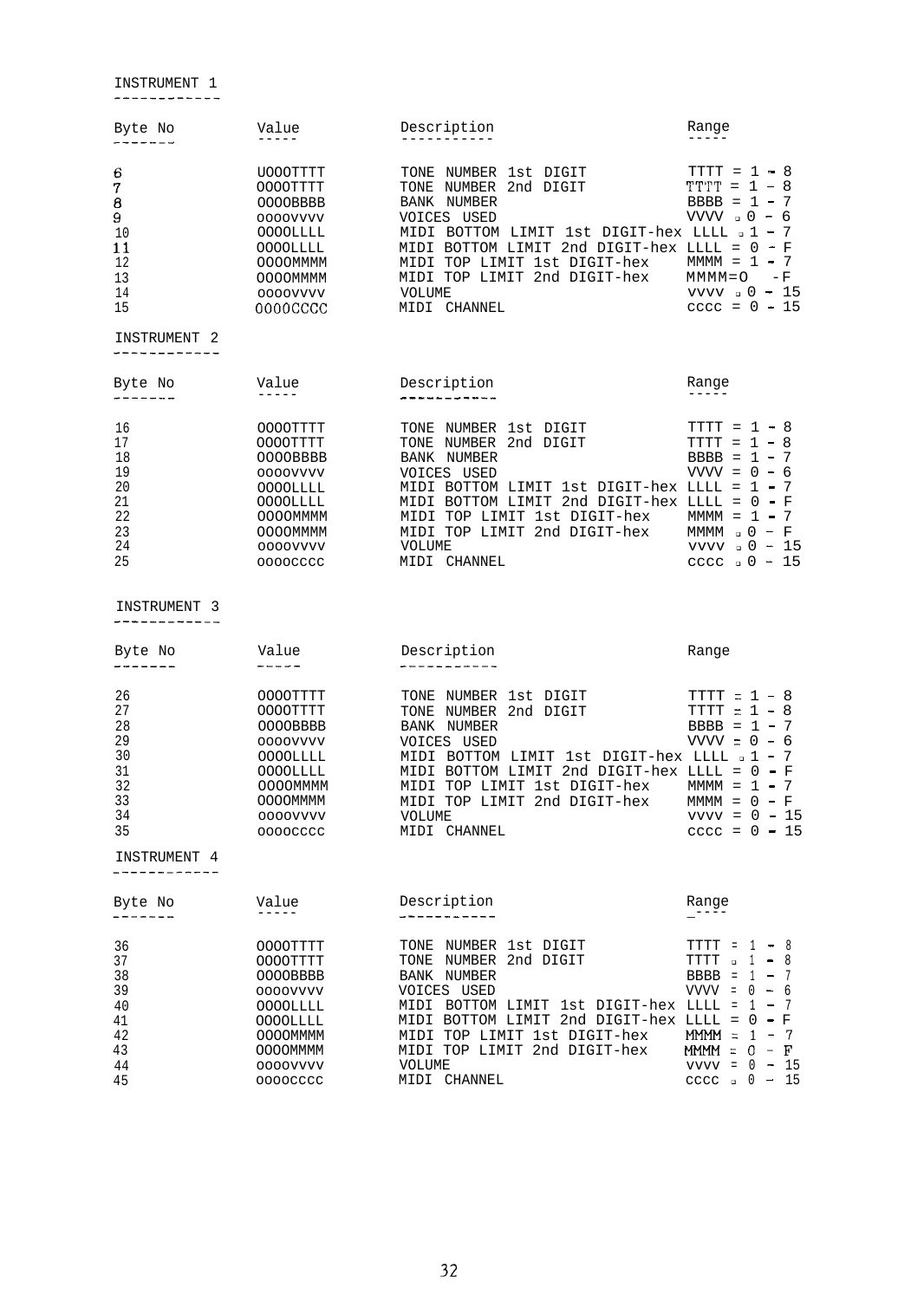| Byte No                                                                  | Value                                                                                                                                           | Description                                                                                                                                                                                                                                                                                        | Range                                                                                                                                                                                                                                                                                                                            |
|--------------------------------------------------------------------------|-------------------------------------------------------------------------------------------------------------------------------------------------|----------------------------------------------------------------------------------------------------------------------------------------------------------------------------------------------------------------------------------------------------------------------------------------------------|----------------------------------------------------------------------------------------------------------------------------------------------------------------------------------------------------------------------------------------------------------------------------------------------------------------------------------|
| 46<br>47<br>40<br>49<br>50<br>51<br>52<br>53<br>54<br>55<br>INSTRUMENT 6 | OOOOTTTT<br>OOOOTTTT<br>0000BBBB<br>0000VVVV<br><b>OOOOLLLL</b><br><b>OOOOLLLL</b><br><b>OOOOMMMM</b><br><b>OOOOMMMM</b><br>0000VVVV<br>0000CCC | TONE<br>NUMBER 1st DIGIT<br>2nd DIGIT<br>NUMBER<br>TONE<br><b>BANK NUMBER</b><br><b>VOICES</b><br>USED<br>MIDI BOTTOM<br>LIMIT 1st DIGIT-hex<br>2nd DIGIT-hex<br>BOTTOM<br>LIMIT<br>MTDT<br>TOP LIMIT 1st DIGIT-hex<br>MIDI<br>2nd DIGIT-hex<br>MIDI TOP LIMIT<br><b>VOLUME</b><br>CHANNEL<br>MIDI | <b>TTTT</b><br>8<br>$\equiv$<br>TTTT<br>Ξ<br><b>BBBB</b><br>$\equiv$<br>$\overline{\phantom{0}}$<br>VVVV =<br>$\leftarrow$<br>TJTJTJ<br>Ξ<br>$LLLL =$<br>F<br>$MT - m1 - 1 - 7$<br>$MMM = O$<br>$-F$<br>- 15<br>$\mathbf 0$<br>VVVV =<br>$\overline{\phantom{a}}$<br>-15<br>$\mathbf{0}$<br>$cccc =$<br>$\overline{\phantom{a}}$ |
| Byte No                                                                  | Value                                                                                                                                           | Description                                                                                                                                                                                                                                                                                        | Range                                                                                                                                                                                                                                                                                                                            |
| 56<br>57<br>58<br>59<br>60<br>61<br>62<br>63<br>64<br>65                 | OOOOTTTT<br>OOOOTTTT<br>0000BBBB<br>0000VVVV<br><b>OOOOLLLL</b><br>0000LLLL<br><b>OOOOMMMM</b><br><b>OOOOMMMM</b><br>0000VVVV<br>0000CCCC       | TONE NUMBER 1st DIGIT<br>TONE NUMBER 2nd DIGIT<br>NUMBER<br><b>BANK</b><br>VOICES USED<br>BOTTOM LIMIT 1st DIGIT-hex<br>MIDI<br>2nd DIGIT-hex<br>BOTTOM LIMIT<br>MIDI<br>1st DIGIT-hex<br>TOP LIMIT<br>MTDT<br>2nd DIGIT-hex<br>TOP LIMIT<br>MIDI<br>VOLUME<br><b>CHANNEL</b><br>MIDI              | TTTT<br>-8<br>$\Box$<br>$TTTTT =$<br>8<br><b>BBBB</b><br>$\equiv$<br>$\blacksquare$<br>VVVV =<br>-6<br>$\left( \right)$<br>$\overline{\phantom{a}}$<br>$T_1T_2T_3T_4 =$<br>LLLL<br>F<br>$\Omega$<br>$\equiv$<br>7<br>$MMM \equiv$<br>$MMM = 0$<br>$-F$<br>- 15<br>$0 -$<br>$VVVV =$<br>15<br>$\Omega$<br>$cccc =$<br>$\sim$      |

\_\_\_\_\_\_\_\_\_\_\_\_--\_\_\_\_\_\_\_\_\_\_\_\_\_\_\_\_\_\_\_\_\_\_\_\_ 63 x 60 BYTES FOR NEXT 63 PERFORMANCES -----\_\_\_\_\_-\_\_\_\_\_\_\_\_--\_---\_\_\_\_\_--~~-~--

| 3846 | 11110111 |  | END OF EXCLUSIVE |
|------|----------|--|------------------|
|      |          |  |                  |

## MS6 VOICE LIST

**We hope that you will forgive us for not listing each voice by an individual name. To have devised names for the hundreds of voices within the MS6 would probably have taken as long to invent as the product did to develop. Most of these names would have been unprintable anyway!**

| <b>BANK 1</b> | $11 - 88$ | <b>STRINGS</b>            |
|---------------|-----------|---------------------------|
| <b>BANK 2</b> | $11 - 58$ | <b>PIANOS/CLAVINETS</b>   |
|               | $61 - 88$ | <b>BRASS</b>              |
| <b>BANK 3</b> | $11 - 38$ | <b>ORGANS</b>             |
|               | $41 - 58$ | <b>EFFECTS/VOX</b>        |
|               | 61 – 88   | <b>STRING/BRASS</b>       |
| <b>BANK 4</b> | $11 - 68$ | <b>BASS</b>               |
|               | 71 - 88   | <b>SYNC/LEAD</b>          |
| <b>BANK 5</b> | $11 - 24$ | <b>WAVE MIXES</b>         |
|               | $25 - 44$ | <b>PERCUSSION/EFFECTS</b> |
|               | $45 - 58$ | <b>SOLOS</b>              |
|               | $61 - 68$ | <b>HARPSICHORDS</b>       |
|               | 71 - 88   | <b>SYNTH BRASS</b>        |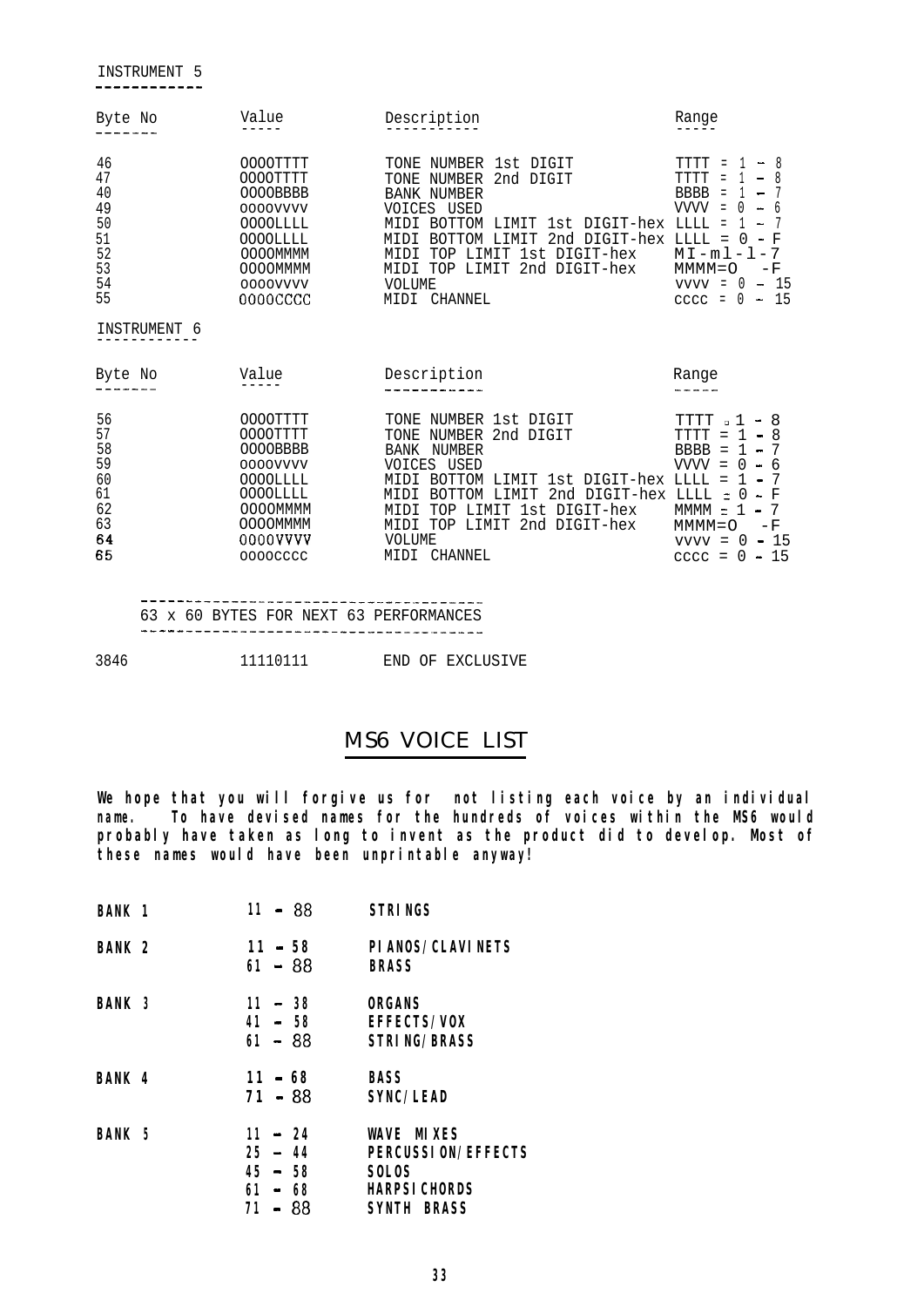## MS6 MIDI IMPLEMENTATION CHART

| <b>FUNCTION</b>     | RECOGNIZED?                                                        |                                     | REMARKS/DESCRIPTION                          |
|---------------------|--------------------------------------------------------------------|-------------------------------------|----------------------------------------------|
| MODE                | 1, 3<br>2, 4                                                       | $\sqrt{ }$<br>X                     | MEMORIZED<br>SEE NOTE 1.                     |
| BASIC CHANNEL       | $1 - 16$                                                           | $\sqrt{ }$                          | MEMORIZED                                    |
| NOTE ON<br>NOTE OFF | $24 - 119$<br>$24 - 119$                                           | $\sqrt{}$<br>$\checkmark$           |                                              |
| VELOCITY            | NOTE ON 1 - 127<br>NOTE OFF                                        | $\sqrt{}$<br>Χ                      |                                              |
| <b>AFTERTOUCH</b>   | KEY<br><b>CHANNEL</b>                                              | X<br>$\checkmark$                   |                                              |
| PITCH BEND          | 0 - 12 SEMITONES                                                   | $\checkmark$                        | 7<br>BIT RESOLUTION                          |
| CONTROL CHANGE      | No.1.<br>No.7<br>No.64                                             | $\sqrt{}$<br>$\sqrt{}$<br>$\sqrt{}$ | MODULATION WHEEL<br><b>VOLUME</b><br>SUSTAIN |
| PROG. CHANGE        | $0 - 127$                                                          | $\sqrt{}$                           |                                              |
| SYS.EXCLUSIVE       |                                                                    | $\sqrt{ }$                          | SEE NOTE 2.                                  |
| SYSTEM              | SONG SELECT<br>SONG POS<br>TUNE<br><b>REALTIME</b><br><b>CLOCK</b> | Χ<br>X<br>X<br>X<br>X               |                                              |
| AUX.                | ALL NOTES OFF                                                      |                                     |                                              |

ALL NOTES OFF  $X = NO \sqrt{ } = YES$ 

NOTES:

1. MONOMODECAN BE SELECTED BY A VOICE ASSIGNMENT IN A MULTI TIMBRAL SET-UP - BANK 8

2. SEE SYSTEM EXCLUSIVE MIDI DATA FORMAT CHART.